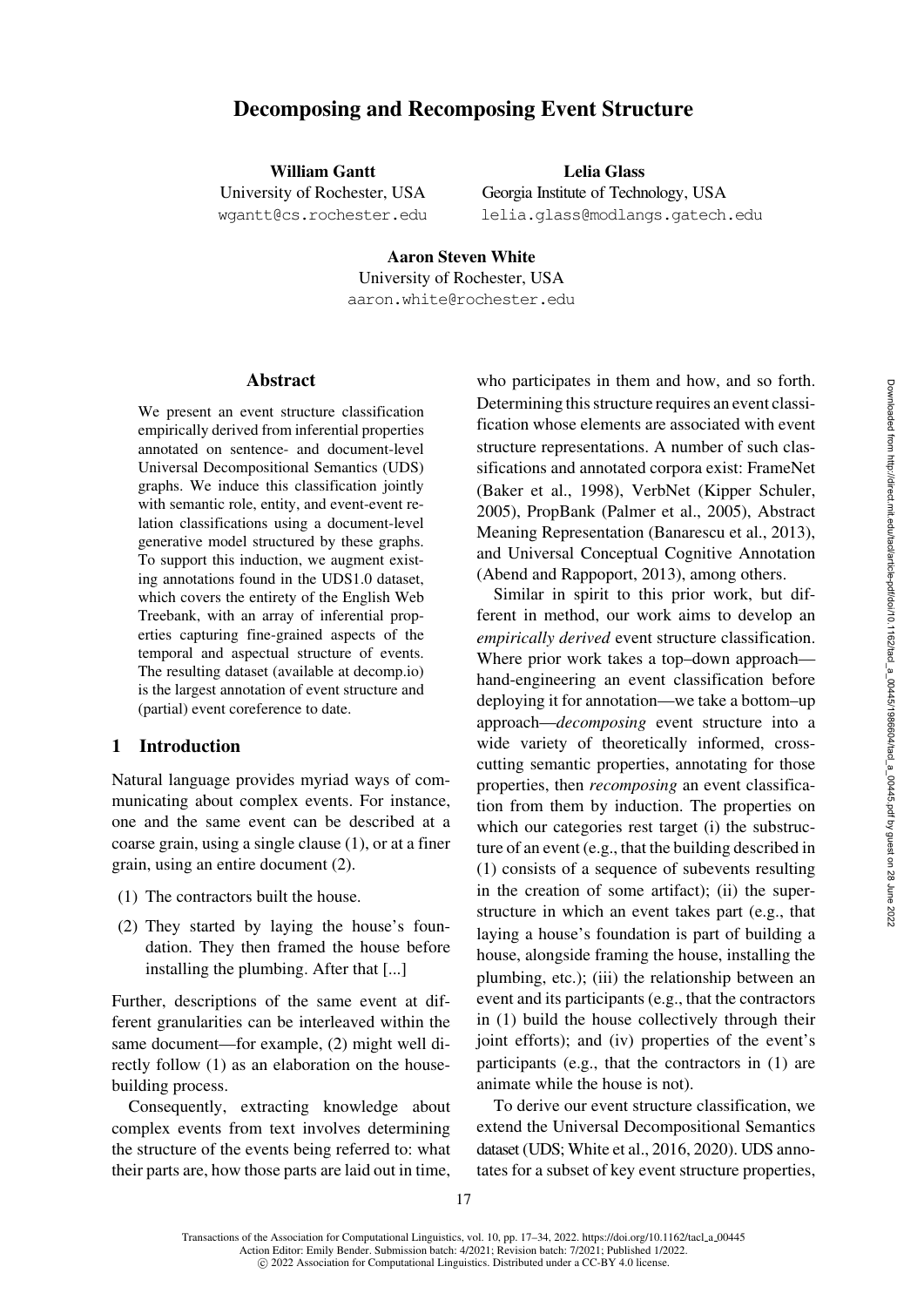but a range of key properties remain to be captured. After motivating the need for these additional properties (§[2\)](#page-1-0), we develop annotation protocols for them (§[3\)](#page-4-0). We validate our protocols (§[4\)](#page-4-1) and use them to collect annotations for the entire Universal Dependencies [\(Nivre et al., 2016\)](#page-15-2) English Web Treebank (§[5;](#page-7-0) [Bies et al., 2012\)](#page-13-3), resulting in the UDS-EventStructure dataset (UDS-E). To derive an event structure classification from UDS-E and existing UDS annotations, we develop a document-level generative model that jointly induces event, entity, semantic role, and event-event relation types (§[6\)](#page-8-0). Finally, we compare these types to those found in existing event structure classifications  $(\S7)$  $(\S7)$ . We make UDS-E and our code available at [decomp.io](http://decomp.io).

# <span id="page-1-0"></span>2 Background

Contemporary theoretical treatments of event structure tend to take as their starting point [Vendler](#page-16-2)'s [\(1957\)](#page-16-2) seminal four-way classification. We briefly discuss this classification and elaborations thereon before turning to other event structure classifications developed for annotating corpora.<sup>1</sup> We then contrast these with the fully decompositional approach we take in this paper.

<span id="page-1-2"></span>[Theoretical Approaches](#page-1-2) Vendler categorizes event descriptions into four classes: *statives* (3), *activities* (4), *achievements* (5), and *accomplishments* (6). As theoretical constructs, these classes are used to explain both the distributional characteristics of event descriptions as well as inferences about how an event progresses over time.

- (3) Jo was in the park.  $static = [+DUR, -DYN, -TEL]$
- (4) Jo ran around in the park.  $activity = [+DUR, +DYN, -TEL]$
- (5) Jo arrived at the park.  $\textit{achievement} = [-\text{DUR}, +\text{DYN}, +\text{TEL}]$
- (6) Jo ran to the park.  $account = [+DUR, +DYN, +TEL]$

Work building on [Vendler'](#page-16-2)s discovered that these classes can be decomposed into the now wellaccepted component properties in (7)–(9) [\(Kenny,](#page-15-3) [1963;](#page-15-3) [Lakoff, 1965;](#page-15-4) [Verkuyl, 1972;](#page-16-3) [Bennett and](#page-13-4) [Partee,](#page-13-4) [1978;](#page-13-5) [Mourelatos, 1978](#page-15-5); [Dowty](#page-14-0), [1979\)](#page-14-0).

- (7) DUR(ATIVITY): whether the event happens at an instant or extends over time
- (8) DYN(AMICITY): whether the event involves change, broadly construed
- (9) TEL(ICITY): whether the event culminates in a participant changing state or location, being created or destroyed, and so forth.

Later work further expanded these properties and, therefore, the possible classes. Expanding on DYN, [Taylor](#page-16-5) [\(1977\)](#page-16-5) suggests a distinction between dynamic predicates that refer to events with dynamic subevents (e.g., the individual strides in a running) and ones that do not (e.g., the gliding in (10)) (see also [Bach](#page-13-6), [1986;](#page-13-6) [Smith, 2003](#page-16-6).

(10) The pelican glided through the air.

Dynamic events with dynamic subevents can be further distinguished based on whether the subevents are similar (e.g., the strides in a running) or dissimilar (e.g., the subevents in a house-building) (Piñón, [1995\)](#page-15-6). In the case where the subevents are similar and a participant itself has subparts (e.g., when the participant is a group), there may be a bijection from participant subparts to subevents. In (11), there is a smiling for each child that makes up the composite smiling—*smile* is *distributive*. In (12), the meeting presumably has some structure, but there is no bijection from members to subevents—*meet* is *collective* (see [Champollion, 2010](#page-13-7), for a review).

- (11) {The children, Jo and Bo} smiled.
- (12) {The committee, Jo and Bo} met.

Expanding on TEL, [Dowty](#page-14-1) [\(1991\)](#page-14-1) argues for a distinction among telics in which the culmination comes about incrementally (13) or abruptly (14) (see also [Tenny, 1987;](#page-16-7) [Krifka](#page-15-7), [1989](#page-15-7), [1992,](#page-15-8) [1998](#page-15-9); [Levin and Hovav, 1991](#page-15-10); [Rappaport Hovav and](#page-15-11) [Levin,](#page-15-11) [1998](#page-15-12), [2001;](#page-16-8) [Croft, 2012](#page-13-8)).

- (13) The gardener mowed the lawn.
- (14) The climber summitted at 5pm.

This notion of incrementality is intimately tied up with the notion of DUR(ATIVITY). For instance, [Moens and Steedman](#page-15-13) [\(1988](#page-15-13)) point out that certain event structures can be systematically transformed into others—for example, whereas (14) describes the summitting as something that happens at an instant (and is thus abrupt), (15) describes it as a process that culminates in having reached the top of the mountain (see also [Pustejovsky, 1995](#page-15-14)).

<span id="page-1-1"></span><sup>&</sup>lt;sup>1</sup>The theoretical literature on event structure is truly vast. See [Truswell](#page-16-4) [\(2019](#page-16-4)) for a collection of overview articles.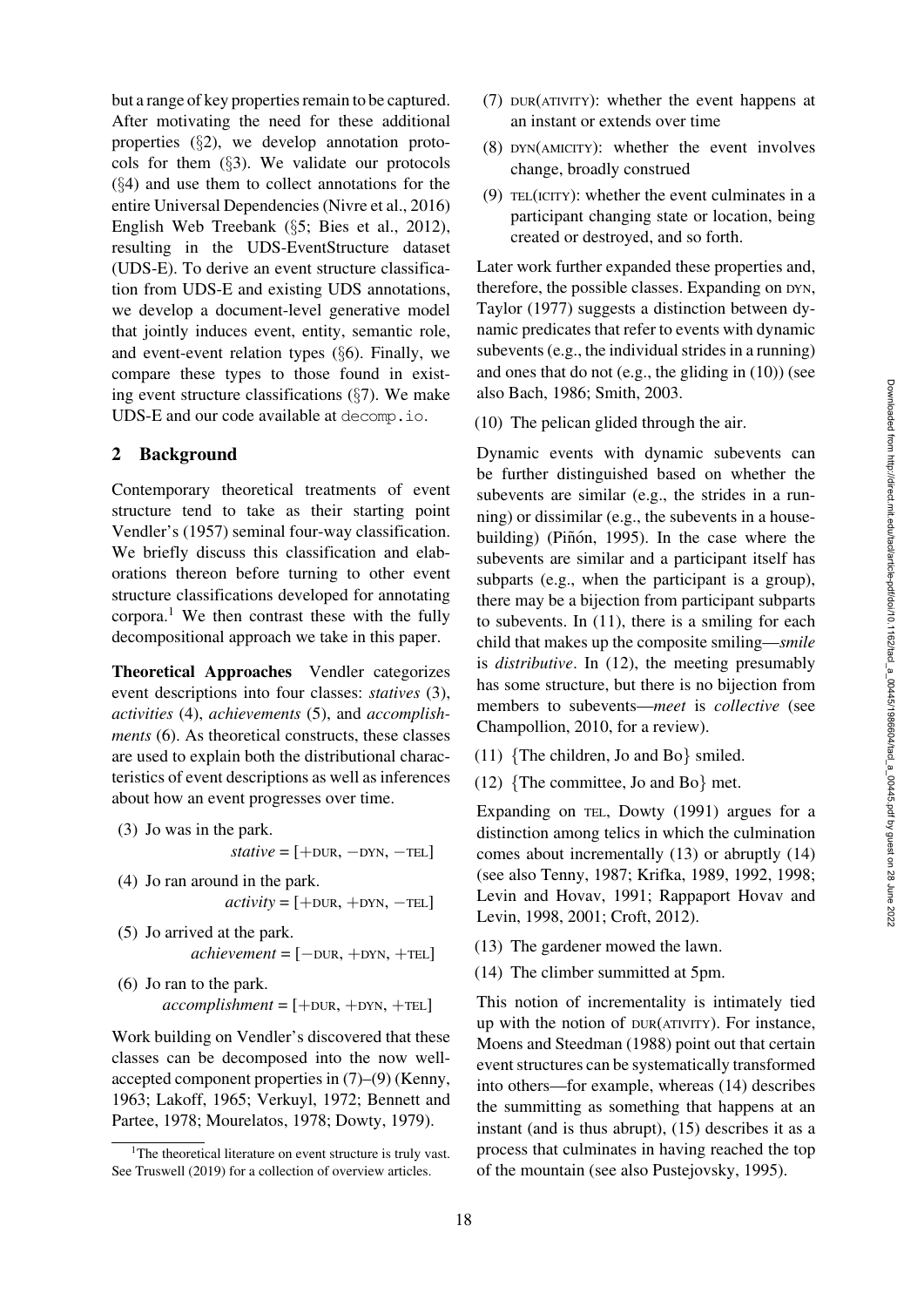#### (15) The climber was summitting.

Such cases of *aspectual coercion* highlight the importance of grammatical factors in determining the structure of an event. More general contextual factors are also at play when determining event structure: *I ran* can describe a telic event (e.g., when it is known that I run the same distance or to the same place every day) or an atelic event (e.g., when the destination and/or distance is irrelevant in context) [\(Dowty, 1979](#page-14-0); [Olsen,](#page-15-15) [1997](#page-15-15)). This context-sensitivity strongly suggests that annotating event structure is not simply a matter of building a type-level lexical resource and projecting its labels onto text: Actual text must be annotated.

Resources Early, broad-coverage lexical resources, such as the Lexical Conceptual Structure lexicon (LCS; [Dorr](#page-14-2), [1993](#page-14-2)), attempt to directly encode an elaboration of the core Vendler classes in terms of a hand-engineered graph representation proposed by [Jackendoff](#page-15-16) [\(1990\)](#page-15-16). VerbNet [\(Kipper](#page-15-17) [Schuler,](#page-15-17) [2005](#page-15-0)) further elaborates on LCS by building on the fine-grained syntax-based classification of [Levin](#page-15-18) [\(1993](#page-15-18)) and links her classes to LCS-like representations. More recent versions of VerbNet (v3.3+; [Brown et al.](#page-13-9), [2018](#page-13-9)) update these representations to ones based on the Dynamic Event Model [\(Pustejovsky](#page-15-19), [2013\)](#page-15-19).

COLLIE-V, which expands the TRIPS lexicon and ontology [\(Ferguson and Allen](#page-14-3), [1998](#page-14-3), et seq), takes a similar tack of producing hand-engineered event structures, combining this hand-engineering with a procedure for bootstrapping event structures [\(Allen et al., 2020\)](#page-13-10). FrameNet also contains hand-engineered event structures, though they are significantly more fine-grained than those found in LCS or VerbNet [\(Baker et al., 1998](#page-13-0)).

VerbNet, COLLIE-V, and FrameNet are not directly annotated on text, though annotations for at least VerbNet and FrameNet can be obtained by using SemLink to project FrameNet and VerbNet annotations onto PropBank annotations [\(Palmer et al., 2005\)](#page-15-1). PropBank frames have been enriched in a variety of other ways. One such enrichment can be found in Abstract Meaning Representation (AMR; [Banarescu et al.,](#page-13-1) [2013](#page-13-1); [Donatelli et al.](#page-14-4), [2018\)](#page-14-4). Another can be found in Richer Event Descriptions (RED; [O'Gorman](#page-15-20) [et al.,](#page-15-20) [2016](#page-15-21)), which annotates events and entities for factuality (whether an event actually happened) and genericity (whether an event/entity is a particular or generic) as well as annotating for causal, temporal, sub-event, and co-reference relations between events (see also [Chklovski and Pantel,](#page-13-11) [2004](#page-13-11); [Hovy et al.](#page-14-5), [2013](#page-14-5); [Cybulska and Vossen,](#page-14-6) [2014](#page-14-6)).

Additional less fine-grained event classifications exist in TimeBank [\(Pustejovsky et al.](#page-15-22), [2006](#page-15-22)), Universal Conceptual Cognitive Annotation (UCCA; [Abend and Rappoport, 2013](#page-13-2)), and the Situation Entities dataset (SitEnt; [Friedrich and](#page-14-7) [Palmer,](#page-14-7) [2014b;](#page-14-8) [Friedrich et al., 2016\)](#page-14-9). Of these, the closest to capturing the standard Vendler classification and decompositions thereof is SitEnt. The original version of SitEnt annotates only for a state-event distinction (alongside related, non-event structural distinctions), but later elaborations further annotate for telicity [\(Friedrich](#page-14-10) [and Gateva,](#page-14-10) [2017\)](#page-14-11). Because of this close alignment to the standard Vendler classes, we use SitEnt annotations as part of validating our own annotation protocol in §[3.](#page-4-0)

Universal Decompositional Semantics In contrast to the hand-engineered event structure classifications discussed above, our aim is to derive event structure representations directly from semantic annotations. To do this, we extend the existing annotations in the Universal Decompositional Semantics dataset (UDS; [White et al.,](#page-16-0) [2016](#page-16-0), [2020\)](#page-16-1) with key annotations for the event structural distinctions discussed above. Our aim is not necessarily to reconstruct any previous classification, though we do find in §[6](#page-8-0) that our event type classification approximates Vendler's to some extent.

UDS is a semantic annotation framework and dataset based on the principles that (i) the semantics of words or phrases can be *decomposed* into sets of simpler semantic properties and (ii) these properties can be annotated by asking straightforward questions intelligible to non-experts. UDS comprises two layers of annotations on top of the Universal Dependencies (UD) syntactic graphs in the English Web Treebank (EWT): (i) predicate-argument graphs with mappings into the syntactic graphs, derived using the PredPatt tool [\(White et al., 2016](#page-16-0); [Zhang](#page-17-0) [et al.,](#page-17-0) [2017](#page-17-1)); and (ii) crowd-sourced annotations for properties of events (on the *predicate nodes* of the predicate-argument graph), entities (on the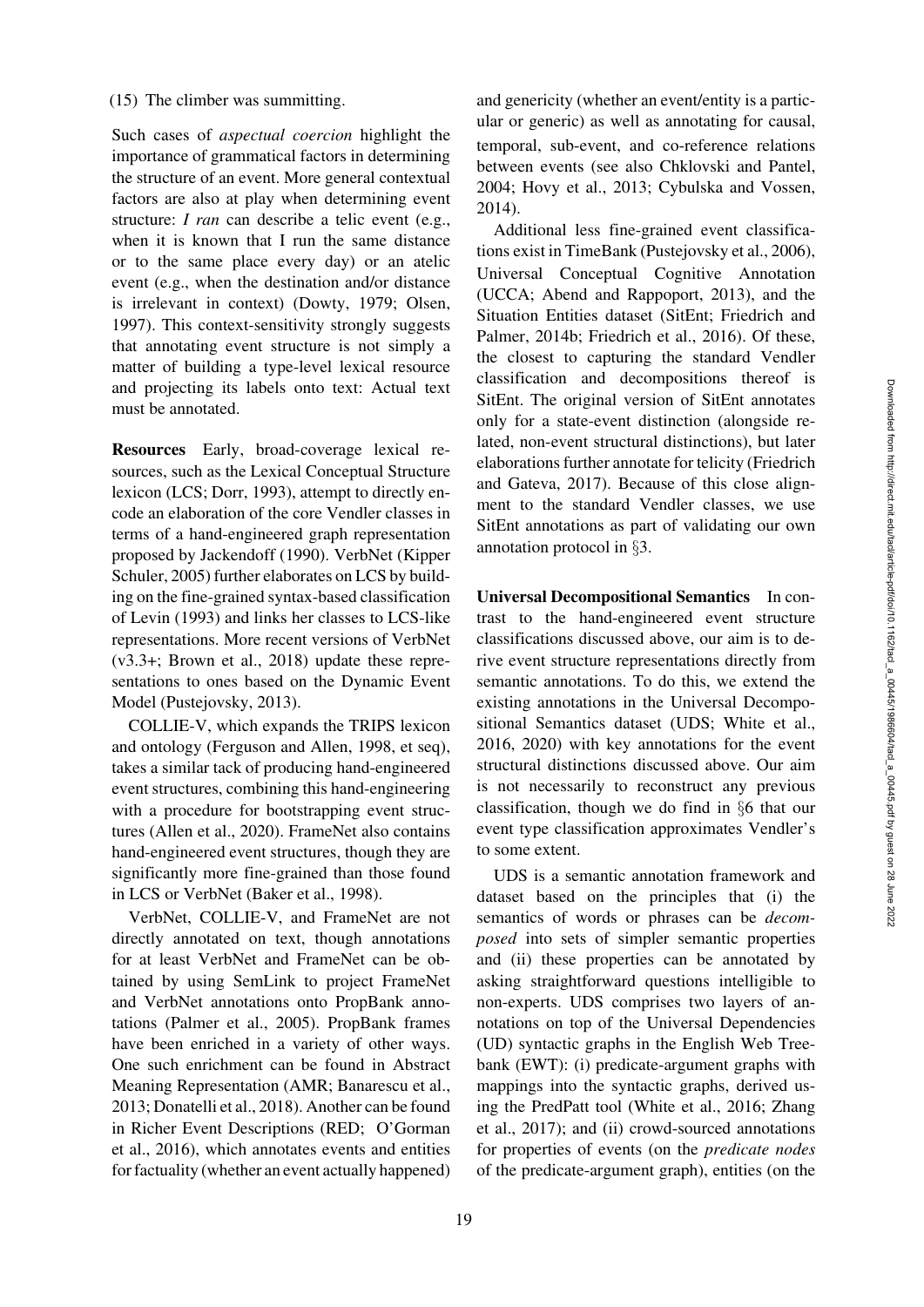

<span id="page-3-1"></span>Figure 1: Example UDS semantics and syntax graphs with select properties (see Footnote [2](#page-3-0) on the property values). Bolded properties are ones we collect in this paper, and our new *document-level* graph is also shown in purple.

*argument nodes*), and their relationship (on the *predicate-argument edges*).

The UDS properties are organized into three *predicate subspaces* with five properties in total:

- FACTUALITY [\(Rudinger et al.](#page-16-9), [2018\)](#page-16-9) *factual*: did the event happen?
- GENERICITY [\(Govindarajan et al., 2019](#page-14-12)) *kind*: is the event generic? *hypothetical*: is the event hypothetical? *dynamic*: is the event dynamic or stative?
- TIME [\(Vashishtha et al.](#page-16-10), [2019\)](#page-16-10) *duration*: how long did/will the event last?

Two *argument subspaces* with four properties:

- GENERICITY [\(Govindarajan et al., 2019](#page-14-12)) *particular*: is the entity a particular? *kind*: is the entity a kind? *abstract*: is the entity abstract or concrete?
- WORDSENSE [\(White et al., 2016](#page-16-0)) Which coarse entity types (WordNet supersense) does the entity have?

And one *predicate-argument subspace* with 16 properties (see [White et al.](#page-16-0), [2016,](#page-16-0) for full list):

• PROTOROLES [\(Reisinger et al.](#page-16-11), [2015\)](#page-16-11) *instigation*: did participant cause event? *change of state*: did participant change state during or as a consequence of event? *change of location*: did participant change location during event?

# *existed* {*before, during, after*} did participant exist {before, during, after} the event?

[Figure 1](#page-3-1) shows an example UDS1.0 graph [\(White](#page-16-12) [et al.,](#page-16-12) [2020\)](#page-16-1) augmented with (i) a subset of the properties we add in bold (see  $\S$ [3\)](#page-4-0); and (ii) *document-level* edges in purple (see §[6\)](#page-8-0).[2](#page-3-0)

The UDS annotations and associated toolkit have supported research in a variety of areas, including syntactic and semantic parsing [\(Stengel-Eskin et al., 2020](#page-16-13), [2021\)](#page-16-14), semantic role labeling [\(Teichert et al., 2017\)](#page-16-15) and induction [\(White et al., 2017](#page-16-16)), event factuality prediction [\(Rudinger et al.](#page-16-9), [2018\)](#page-16-9), temporal relation extraction [\(Vashishtha et al., 2019](#page-16-10)), among others. For our purposes, the annotations do cover some event structural distinctions—for example, *dynamicity*, specific cases of *telicity* (in the form of *change of state*, *change of location*, and *existed* {*before, during, after*}), and *durativity*. In this sense, UDS provides an alternative, decompositional event representation that distinguishes it from more traditional categorical ones like SitEnt. However, the existing annotations fail to capture a number of the core distinctions above—a lacuna this work aims to fill.

<span id="page-3-0"></span> $2Following White et al. (2020), the property values in$  $2Following White et al. (2020), the property values in$  $2Following White et al. (2020), the property values in$  $2Following White et al. (2020), the property values in$  $2Following White et al. (2020), the property values in$ [Figure 1](#page-3-1) are derived from raw annotations using mixed effects models (MEMs; [Gelman and Hill](#page-14-13), [2014](#page-14-13)), which enable one to adjust for differences in how annotators approach a particular annotation task (see also [Gantt et al.](#page-14-14), [2020](#page-14-14)). In §[6,](#page-8-0) we similarly use MEMs in our event structure induction model, allowing us to work directly with the raw annotations.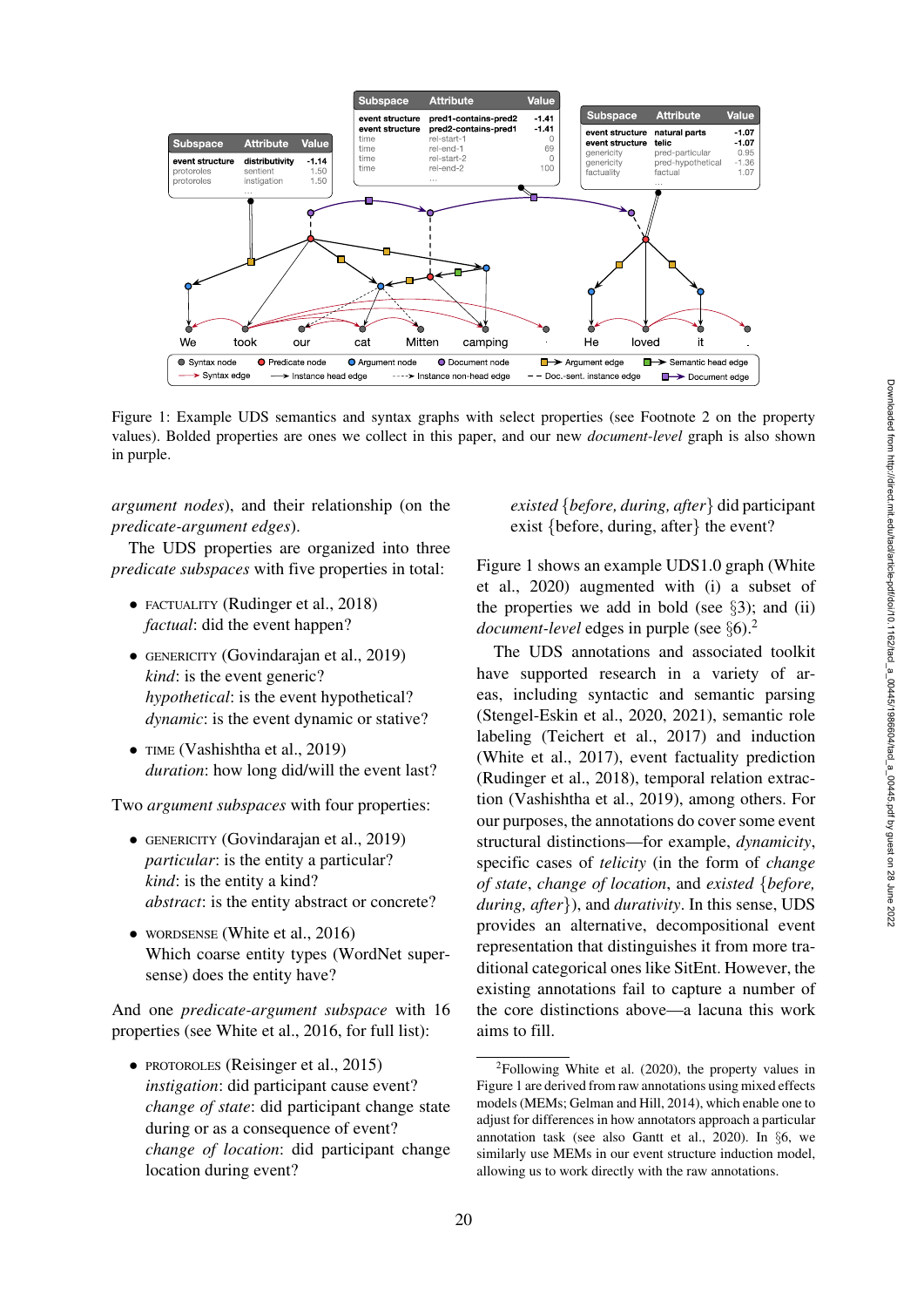# <span id="page-4-0"></span>3 Annotation Protocol

We annotate for the core event structural distinction not currently covered by UDS, breaking our annotation into three subprotocols. For all questions, annotators report confidence in their response to each question on a scale from 1 (*not at all confident*) to 5 (*totally confident*)[.3](#page-4-2)

Event-subevent Annotators are presented with a sentence containing a single highlighted predicate followed by four questions about the internal structure of the event it describes. Q1 asks whether the event described by the highlighted predicate has natural subparts. Q2 asks whether the event has a natural endpoint.

The final questions depend on the response to Q1. If an annotator responds that the highlighted predicate refers to an event that *has* natural parts, they are asked (i) whether the parts are similar to one another and (ii) how long each part lasts on average. If an annotator instead responds that the event referred to does *not* have natural parts, they are asked (i) whether the event is dynamic, and (ii) how long the event lasts.

All questions are binary except those concerning duration, for which answers are supplied as one of twelve ordinal values (see [Vashishtha et al.,](#page-16-10) [2019\)](#page-16-10): *effectively no time at all, fractions of a second, seconds, minutes, hours, days, weeks, months, years, decades, centuries,* or *effectively forever*. Together, these questions target the three Vendler-inspired features (DYN, DUR, TEL), plus a fourth dimension for subtypes of dynamic predicates. In the context of UDS, these properties form a predicate node subspace, alongside FACTUALITY, GENERICITY, and TIME.

Event-event Annotators are presented with either a single sentence or a pair of adjacent sentences, with the two predicates of interest highlighted in distinct colors. For a predicate pair  $(p_1, p_2)$  describing an event pair  $(e_1, e_2)$ , annotators are asked whether  $e_1$  is a mereological part of  $e_2$ , and vice versa. Both questions are binary: A positive response to both indicates that  $e_1$  and  $e_2$  are the same event; and a positive response to exactly one of the questions indicates proper parthood. Prior versions of UDS do not contain any predicate-predicate edge subspaces, so we add

<span id="page-4-2"></span><sup>3</sup>The annotation interfaces for all three subprotocols, including instructions, are available at [decomp.io](http://decomp.io).

document-level graphs to UDS (§[6\)](#page-8-0) to capture the relation between adjacently described events.

This subprotocol targets generalized event coreference, identifying *constituency* in addition to strict identity. It also augments the information collected in the event-subevent protocol: insofar as a proper subevent relation holds between  $e_1$  and  $e_2$ , we obtain additional fine-grained information about the subevents of the containing event—for example, an explicit description of at least one subevent.

Event-entity The final subprotocol focuses on the relation between the event described by a predicate and its plural or conjoined arguments, asking whether the predicate is distributive or collective with respect to that argument. This property accordingly forms a predicate-argument subspace in UDS, similar to PROTOROLES.

## <span id="page-4-1"></span>4 Validation Experiments

We validate our annotation protocol (i) by assessing interannotator agreement (IAA) among both experts and crowd-sourced annotators for each subprotocol on a small sample of items drawn from existing annotated corpora (§[4.1-](#page-4-3)[4.2\)](#page-5-0); and (ii) by comparing annotations generated using our protocol against existing annotations that cover (a subset of) the phenomena that ours does and are generated by highly trained annotators (§[4.3\)](#page-6-0).

### <span id="page-4-3"></span>4.1 Item Selection

For each of the three subprotocols, one of the authors selected 100 sentences for inclusion in the pilot for that subprotocol. This author did not consult with the other authors on their selection, so that annotation could be blind.

For the event-subevent subprotocol, the 100 sentences come from the portion of the MASC corpus [\(Ide et al.](#page-14-15), [2008](#page-14-15)) that [Friedrich et al.](#page-14-9) [\(2016\)](#page-14-9) annotate for eventivity (EVENT v. STATE) and that [Friedrich and Gateva](#page-14-11) [\(2017](#page-14-11)) annotate for telicity (TELIC v. ATELIC). For the event-event subprotocol, the 100 sentences come from the portions of the Richer Event Descriptions corpus (RED; [O'Gorman et al., 2016\)](#page-15-21) that are annotated for event subpart relations. To our knowledge, no existing annotations cover distributivity, and so for our event-entity protocol, we select 100 sentences (distinct from those used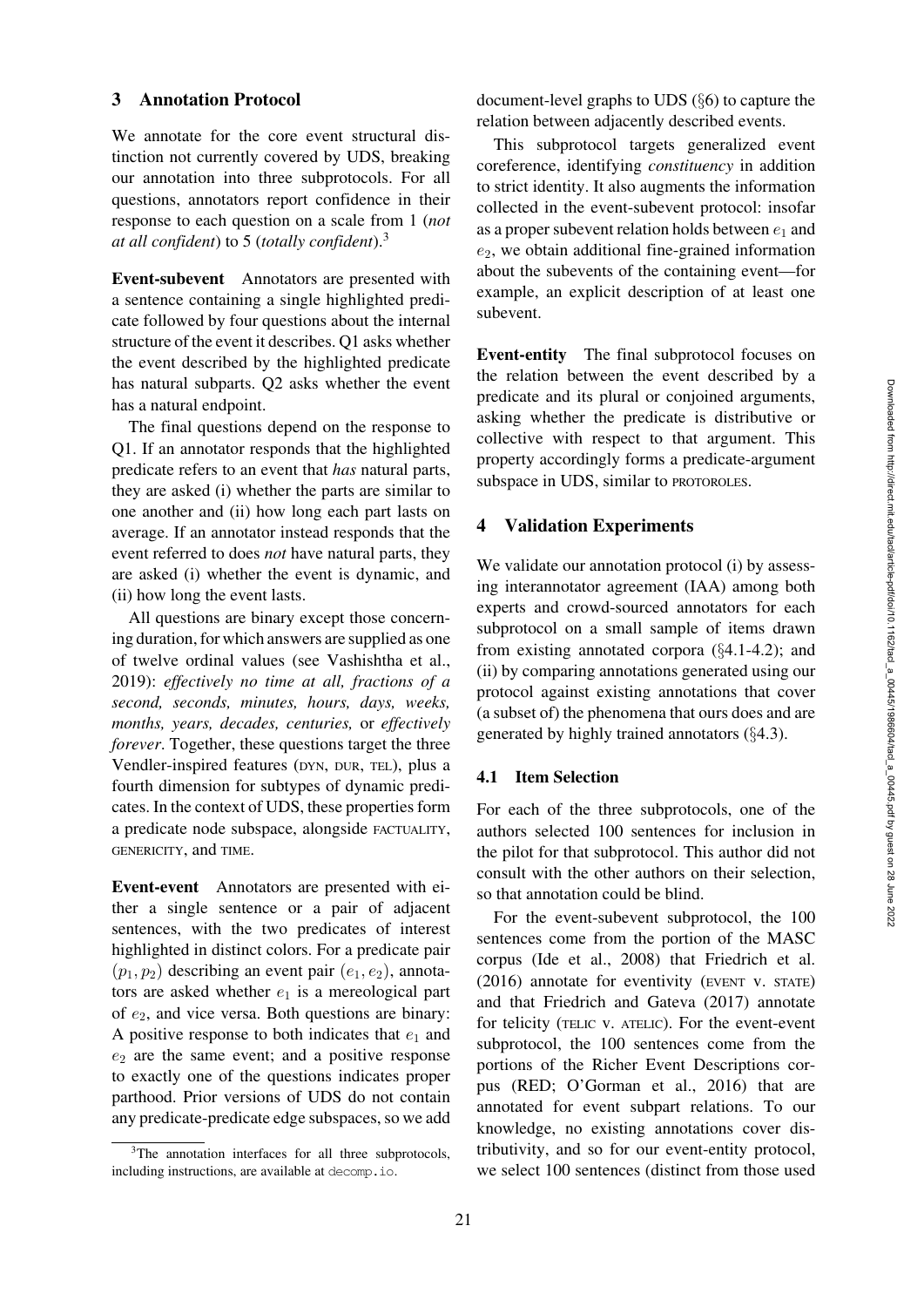for the event-subevent subprotocol) and compute IAA, but do not compare against existing annotations.

#### <span id="page-5-0"></span>4.2 Interannotator Agreement

We compute two forms of IAA: (i) IAA among expert annotators (the three authors); and (ii) IAA between experts and crowd-sourced annotators. In both cases, we use Krippendorff's  $\alpha$  as our measure of (dis)agreement [\(Krippendorff, 2004\)](#page-15-23). For the binary responses, we use the nominal form of  $\alpha$ ; for the ordinal responses, we use the ordinal.

Expert Annotators For each subprotocol, the three authors independently annotated the 100 sentences selected for that subprotocol.

Prior to analysis, we ridit score the confidence ratings by annotator to normalize them for differences in annotator scale use (see [Govindarajan](#page-14-16) [et al.,](#page-14-16) [2019](#page-14-12) for discussion of ridit scoring confidence ratings in a similar annotation protocol). This method maps ordinal labels to (0, 1) on the basis of the empirical CDF of each annotator's responses—with values closer to 0 implying lower confidence and those nearer 1 implying higher confidence. For questions that are dynamically revealed on the basis of the answer to the *natural parts* question (i.e., *part similarity*, *average part duration*, *dynamicity*, and *situation duration*) we use the average of the ridit scored confidence for *natural parts* and that question.

[Figure 2](#page-5-1) shows  $\alpha$  when including only items that the expert annotators rated with a particular ridit scored confidence or higher. The agreement for the event-event protocol (mereology) is given in two forms: given that  $e_1$  temporally contains  $e_2$ , (i) *directed*: the agreement on whether  $e_2$  is a subevent of  $e_1$ ; and (ii) *undirected*: the agreement on whether  $e_2$  is a subevent of  $e_1$  *and* whether  $e_1$ is a subevent of  $e_2$ .

The error bars are computed by a nonparametric bootstrap over items. A threshold of 0.0 corresponds to computing  $\alpha$  for all annotations, regardless of confidence; a threshold of  $t > 0.0$ corresponds to computing  $\alpha$  only for annotations associated with a ridit scored confidence of greater than  $t$ . When this thresholding results in less than  $\frac{1}{3}$  of items having an annotation for at least two annotators,  $\alpha$  is not plotted. This situation occurs only for questions that are revealed based on the answer to a previous question.



<span id="page-5-1"></span>Figure 2: IAA among experts for each property, filtering annotations with ridit-scored confidence ratings below different thresholds. Confidence threshold 0.0 implies no filtering. Errors bars show 95% confidence internals computed by a nonparametric bootstrap.

For *natural parts*, *telicity*, *mereology*, and *distributivity*, agreement is high, even without filtering any responses on the basis of confidence, and that agreement improves with confidence. For *part similarity*, *average part duration*, and *situation duration*, we see more middling, but still reasonable, agreement, though this agreement does not reliably increase with confidence. The fact that it does not increase may have to do with interactions between confidence on the *natural parts* question and its dependent questions that we do not capture by taking the mean of these two confidences.

Crowd-Sourced Annotators We recruit crowdsourced annotators in two stages. First, we select a small set of items from the 100 we annotate in the expert annotation that have high agreement among experts to create a qualification task. Second, based on performance in this qualification task, we construct a pool of trusted annotators who are allowed to participate in pilot annotations for each of the three subprotocols[.4](#page-5-2)

<span id="page-5-2"></span><sup>4</sup>During all validation stages as well as bulk annotation (§[5\)](#page-7-0), we targeted an average hourly pay equivalent to that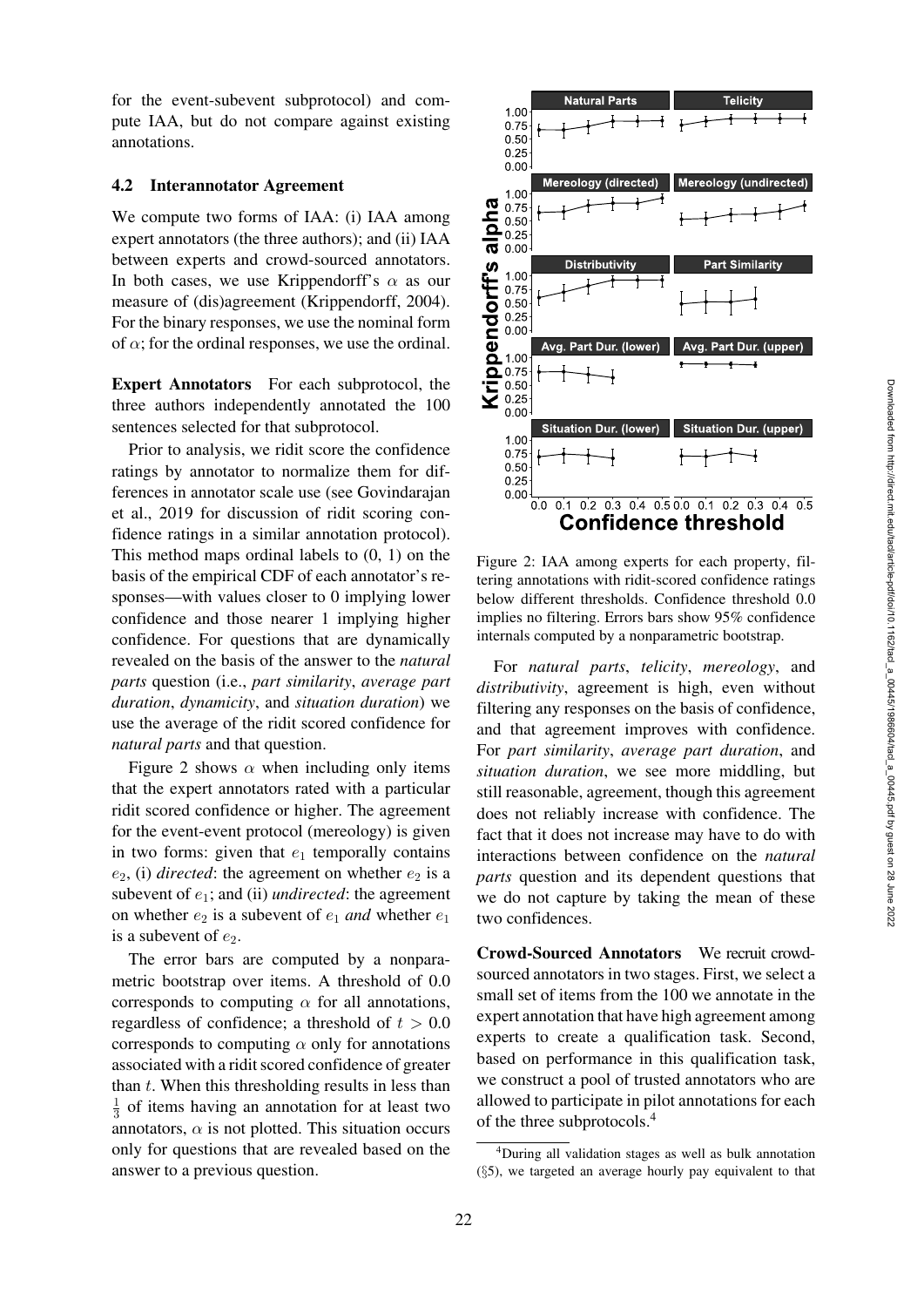

<span id="page-6-1"></span>Figure 3: Per-property histograms of alphas for IAA between each crowd-sourced annotator and all experts. Black lines show the experts-only alpha, with dashed lines for the 95% CI. (See [Figure 2\)](#page-5-1).

Qualification For the qualification task, we selected eight of the sentences collected from MASC for the event-subevent subprotocol on which expert agreement was very high and which were diverse in the types of events described. We then obtained event-subevent annotations for these sentences from 400 workers on Amazon Mechanical Turk (AMT), and selected the top 200 among them on the basis of their agreement with expert responses on the same items. These workers were then permitted to participate in the pilot tasks.

Pilot We conducted one pilot for each subprotocol, using the items described in §[4.1.](#page-4-3) Sentences were presented in lists of 10 per Human Intelligence Task (HIT) on AMT for the event-event and event-entity subprotocols and in lists of 5 per HIT for event-subevent. We collected annotations from 10 distinct workers for each sentence, and workers were permitted to annotate up to the full

100 sentences in each pilot. Thus, all pilots were guaranteed to include a minimum of 10 distinct workers (all workers do all HITs), up to a maximum of 100 for the subprotocols with 10 sentences per HIT or 200 for the subprotocol with 5 per HIT (each worker does one HIT). All top-200 workers from the qualification were allowed to participate.

[Figure 3](#page-6-1) shows IAA between all pilot annotators and experts for individual questions across the three pilots. More specifically, it shows the distribution of  $\alpha$  scores by question for each annotator when IAA is computed among the three experts and that annotator only. Solid vertical lines show the expert-only IAA and dashed vertical lines show the 95% confidence interval.

#### <span id="page-6-0"></span>4.3 Protocol Comparison

To further validate the event-event and event-subevent subprotocols, we evaluate how well our pilot data predicts the corresponding CONTAINS v. CONTAINS-SUBEVENT annotations from RED in the former case, as well as the EVENT v. STATE and TELIC v. ATELIC annotations from SitEnt in the latter. In both cases, we used the (ridit-scored) confidence-weighted average response across annotators for a particular item as features in a simple SVM classifier with linear kernel. In a leave-one-out cross-validation on the binary classification task for RED, we achieve a micro-averaged F1 score of 0.79—exceeding the reported human F1 agreement for both the CONTAINS (0.640) and CONTAINS-SUBEVENT (0.258) annotations reported by [O'Gorman et al.](#page-15-21) [\(2016](#page-15-21)).

For SitEnt, we evaluate on a three-way classification task for STATIVE, EVENTIVE-TELIC, and EVENTIVE-ATELIC, achieving a micro-averaged F1 of 0.68 using the same leave-one-out cross-validation. As [Friedrich and Palmer](#page-14-17) [\(2014a\)](#page-14-17) do not report interannotator agreement for this class breakdown, we further compute Krippendorff's alpha from their raw annotations and again find that agreement between our predicted annotations and the gold ones (0.48) slightly exceeds the interannotator agreement among humans (0.47).

These results suggest that our subprotocols capture relevant event structural phenomena as well as linguistically trained annotators can and that they may serve as effective alternatives to existing protocols while not requiring any linguistic expertise.

for undergraduate research assistants performing corpus annotation at the first and final author's institution: \$12.50 per hour. A third-party estimate from TurkerView shows our actual average hourly compensation when data collection was completed to be \$14.71 per hour.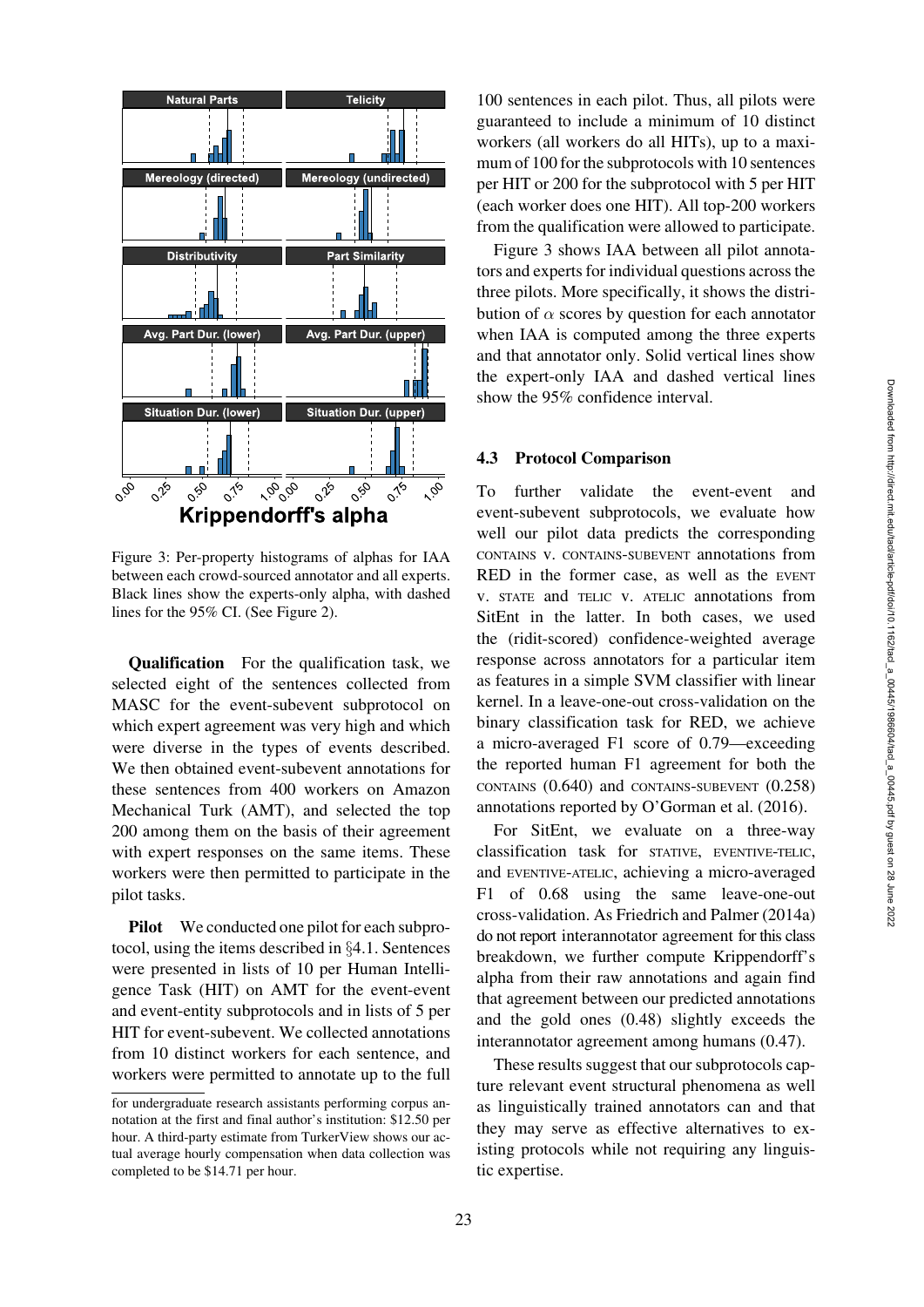|                | <b>Annotation</b>   | Count $(\% )$ | <b>Example</b>                                                             |  |  |  |
|----------------|---------------------|---------------|----------------------------------------------------------------------------|--|--|--|
|                | Has natural parts   | 6,903(23%)    | The eighteen steps of the dance are done rhythmically                      |  |  |  |
| Event-subevent | Parts similar       | 4,498 (15%)   | Israel resumed its policy of targeting militant leaders                    |  |  |  |
|                | Parts dissimilar    | 2,158(7%)     | Fish are probably the easiest to take care of                              |  |  |  |
|                | (Part duration)     | $(-)$         | (ordinal; not shown)                                                       |  |  |  |
|                | No natural parts    | 23,069 (77%)  | It had better nutritional value                                            |  |  |  |
|                | Dynamic             | 13,903 (48%)  | I would like to informally get together with you                           |  |  |  |
|                | Not dynamic         | 8,839 (29%)   | I assume this is 12:30 Central Time?                                       |  |  |  |
|                | (Full duration)     | $(-)$         | (ordinal; not shown)                                                       |  |  |  |
|                | Natural endpoint    | 6,031(20%)    | I will deliver it to you                                                   |  |  |  |
|                | No natural endpoint | 23,941 (80%)  | If you know or work there could you enlighten me?                          |  |  |  |
|                | total               | 29,984        | (all event descriptions)                                                   |  |  |  |
| Event-event    | P1, P2 identical    | 2,435(6%)     | All horses [] are happy <sub>1</sub> & healthy <sub>2</sub> when they      |  |  |  |
|                |                     |               | arrive                                                                     |  |  |  |
|                | P1, P2 disjoint     | 30,247 (80%)  | I am often stopped <sub>1</sub> on the street and asked, 'Who does         |  |  |  |
|                |                     |               | your hair I LOVE <sub>2</sub> it'                                          |  |  |  |
|                | $P1 \subset P2$     | 1,832(5%)     | The office is shared with a foot doctor and it's                           |  |  |  |
|                |                     |               | very sterile <sub>1</sub> and medical feeling <sub>2</sub> , which I liked |  |  |  |
|                | $P2 \subset P1$     | 3,029(8%)     | It is a very cruel death <sub>1</sub> with bodies dismembered <sub>2</sub> |  |  |  |
|                | total               | 37,719        | (pairs of event descriptions w/ temporal overlap)                          |  |  |  |
|                | Distributive        | 4,812 (50%)   | the pics turned out ok                                                     |  |  |  |
| Event-entity   | Collective          | 4,876 (50%)   | we draw on our many faith traditions to arrive at a                        |  |  |  |
|                |                     |               | common                                                                     |  |  |  |
|                |                     |               | conviction                                                                 |  |  |  |
|                | total               | 9,710         | (event descriptions with plural arguments)                                 |  |  |  |

<span id="page-7-1"></span>Table 1: Descriptive statistics and examples from Train and Dev data. Each item was annotated by a single annotator in Train; and by three annotators in Dev, of which this table reports the majority opinion.

# <span id="page-7-0"></span>5 Corpus Annotation

We collect crowd-sourced annotations for the entirety of UD-EWT. Predicate and argument spans are obtained from the PredPatt predicate-argument graphs for UD-EWT available in UDS1.0. The total number of items annotated for each subprotocol is presented in [Table 1.](#page-7-1)

Event-subevent These annotations cover all predicates headed by verbs (as identified by UD POS tag), as well as copular constructions with nominal and adjectival complements. In the former case, only the verb token is highlighted in the task; in the latter, the highlighting spans from the copula to the complement head.

Event-event Pairs for the event-event subprotocol were drawn from the UDS-Time dataset,

which features pairs of verbal predicates, either within the same sentence or in adjacent sentences, each annotated with its start- and endpoint relative to the other. We additionally included predicate-argument pairs in cases where the argument is annotated in UDS as having a Word-Net supersense of EVENT, STATE, or PROCESS. To our knowledge, this represents the largest publicly available (partial) event coreference dataset to date.

Event-entity For the event-entity subprotocol, we identify predicate-argument pairs in which the argument is plural or conjoined. Plural arguments are identified by the UD NUMBER attribute, and conjoined ones by a conj dependency between an argument head and another noun. We consider only predicate-argument pairs with a UD dependency of nsubj, nsubjpass, dobj, or iobj.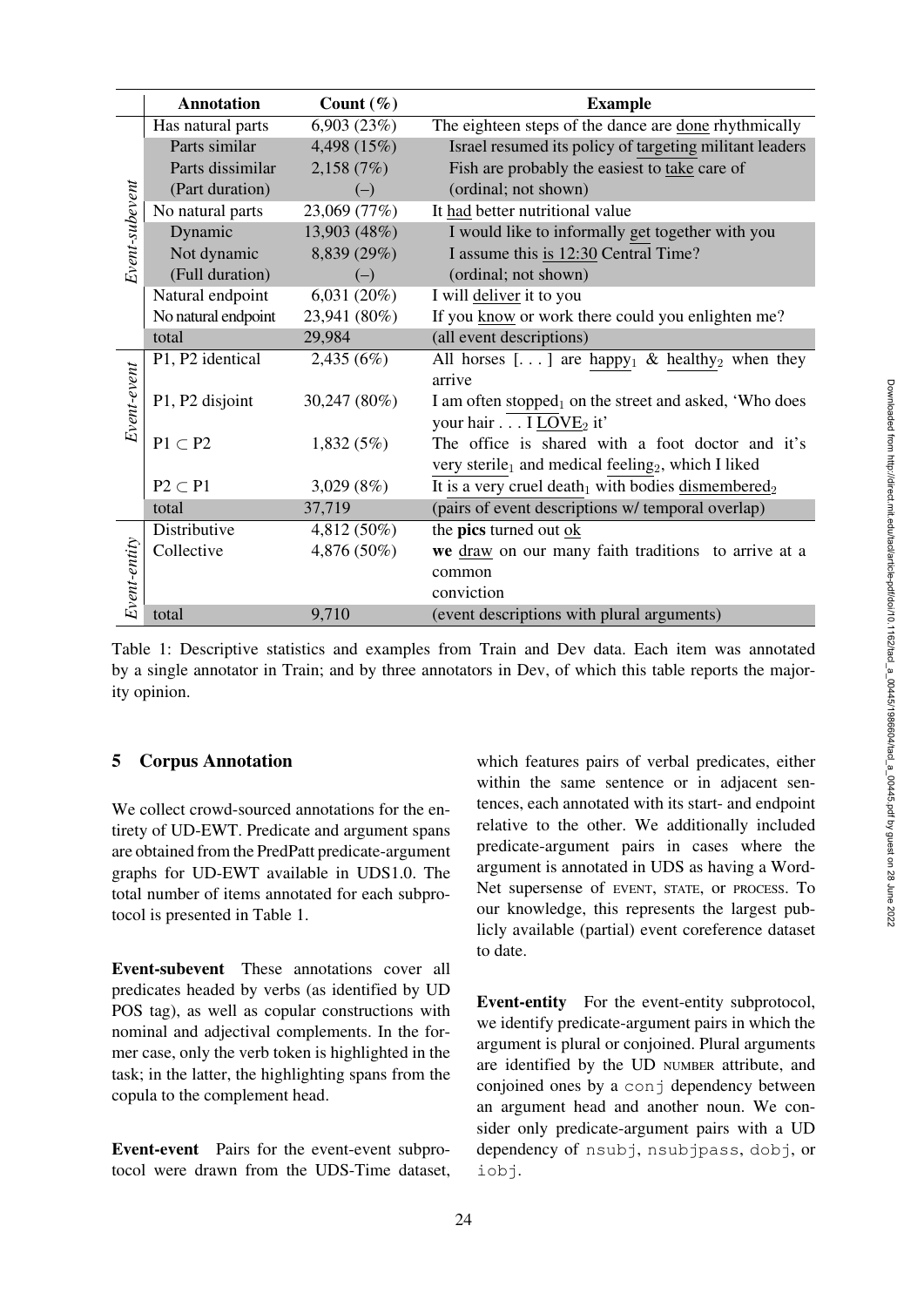## <span id="page-8-0"></span>6 Event Structure Induction

Our goal in inducing event structural categories is to learn representations of those categories on the basis of annotated UDS graphs, augmented with the new UDS-E annotations. We aim to learn four sets of interdependent classifications grounded in UDS properties: event types, entity types, semantic role types, and event-event relation types. These classifications are interdependent in that we assume a generative model that incorporates both sentence- and document-level structure.<sup>5</sup>

Document-level UDS Semantics edges in UDS1.0 represent only sentence-internal semantic relations. This constraint implies that annotations for cross-sentential semantic relations—a significant subset of our event-event annotations cannot be represented in the graph structure. To remedy this, we extend UDS1.0 by adding *document edges* that connect semantics nodes either within a sentence or in two distinct sentences, and we associate our event-event annotations with their corresponding document edge (see [Figure 1\)](#page-3-1). Because UDS1.0 does not have a notion of document edge, it does not contain [Vashishtha et al.'](#page-16-10)s [\(2019](#page-16-10)) fine-grained temporal relation annotations, which are highly relevant to event-event relations. We additionally add those attributes to their corresponding document edges.

Generative Model Algorithm [1](#page-8-2) gives the generative story for our event structure induction model. We assume some number of types of events  $\mathcal{T}_{\text{event}}$ , roles  $\mathcal{R}_{\text{role}}$ , entities  $\mathcal{T}_{\text{ent}}$ , and relations  $\mathcal{R}_{\text{rel}}$ . [Figure 4](#page-9-0) shows the resulting factor graph for the semantic graphs shown in [Figure 1.](#page-3-1)

**Annotation Likelihoods** The distribution  $f_p^a$ on the annotations themselves is implemented as a mixed model [\(Gelman and Hill, 2014](#page-14-13)) dependent on property p being annotated with annotator random intercepts *R*, where the random intercepts for annotator a are  $\rho_a \sim \mathcal{N}(0, \Sigma_{\rm ann})$  with unknown  $\Sigma$ <sub>ann</sub>. When p receives binary annotations, a simple logistic mixed model is assumed, where  $f_p^a = \text{Bern}(\text{logit}^{-1}(\mu_{i_p} + \rho_{ai_p}))$  and  $i_p$  is the index corresponding to property  $p$  in the expected annotation  $\mu$ . When  $p$  receives nominal annotations,  $f_p^a = \text{Cat}(\text{softmax}(\mu_{i_p} + \rho_{ai_p}))$  and  $i_p$  is a set with cardinality of the number of nominal

```
Initialize queue I;
for sentence s \in S do
    Initialize queue J;
    Enqueue \bar{J} \to I;
    if \operatorname{length}(I) > W then
    | Dequeue Ifor predicate node v \in predicates(s) do
        Sample event type t_{sv} \sim \text{Cat}\left(\boldsymbol{\theta}^{(\text{event})}\right) ;
        for property p \in \mathcal{P}_{\text{event}} do
            for annotator i \in A_{svp}^{(event)} do
                Sample x_{s v p i}^{(\text{event})} \sim f_p^i \left( \mu_{t_{s v}}^{(\text{event})} \right)Enqueue \langle s, v \rangle \rightarrow J;for argument node v' \in \text{arguments}(s, v) do
            Sample ent. type t_{sv'} \sim \text{Cat}(\theta^{\text{(entity)}});
            for property p \in \mathcal{P}_{ent} do
                for annotator i \in \mathcal{A}_{sv'p}^{(ent)} do
                    Sample x_{sv'pi}^{\text{(ent)}} \sim f_p^i \left(\boldsymbol{\mu}_{t_{sv'}}^{\text{(ent)}}\right)if v' is eventive then
                Enqueue \langle s, v' \rangle \rightarrow J;Sample role type r_{svv'} \sim \text{Cat}\left(\boldsymbol{\theta}_{t_{sv} t_{sv'}}^{\text{(role)}}\right) ;
            for property p \in \mathcal{P}_{\text{role}} do
                for annotator i \in A_{svv'p}^{(\text{role})} do
                    Sample x_{svv'pi}^{(\text{role})} \sim f_p^i \left( \mu_{r_{svv'}}^{(\text{role})} \right)for index pair \langle s', v' \rangle \in \text{flatten}(I) do
            Sample rel. type q \sim \text{Cat}\left(\boldsymbol{\theta}_{t_{sv} t_{s'v'}}^{\text{(rel)}}\right);
            for property p \in \mathcal{P}_{rel} do
                for annotator i \in \mathcal{A}_{svs'v'p}^{(\text{rel})} do
                    Sample x_{svs'v'pi}^{(\text{rel})} \sim f_p^i\left(\mu_q^{(\text{rel})}\right)
```
<span id="page-8-2"></span>Algorithm 1: Generative story of event structure induction model for a single document with sentence window W.

categories. And when p receives ordinal annotations, we follow [White et al.](#page-16-1) [\(2020](#page-16-1)) in using an ordinal (linked logit) mixed effects model where  $\rho_a$  defines the cutpoints between response values in the cumulative density function for annotator  $a$ :

$$
\mathbb{P}(x_{ai_p} \leq j) = \text{logit}^{-1}(\mu_{i_p} - \rho_{ai_p})
$$
  

$$
f_p^a(x_{ai_p} = j) = \mathbb{P}(x_{ai_p} \leq j) - \mathbb{P}(x_{ai_p} \leq j - 1)
$$

Conditional Properties For both our dataset and UDS-Protoroles, certain annotations are conditioned on others, owing to the fact that whether some questions are asked at all depends upon annotator responses to previous ones. Following [White et al.](#page-16-16) [\(2017\)](#page-16-16), we model the likelihoods for these properties using hurdle models [\(Agresti,](#page-13-12) [2014](#page-13-12)): For a given property, a Bernoulli distribution determines whether the property applies; if it does, the property value is determined using a second distribution of the appropriate type.

Temporal Relations Temporal relations annotations from UDS-Time consist of 4-tuples

<span id="page-8-1"></span><sup>&</sup>lt;sup>5</sup>See [Ferraro and Van Durme](#page-14-18), [2016](#page-14-18) for a related model that uses FrameNet's ontology, rather than inducing its own.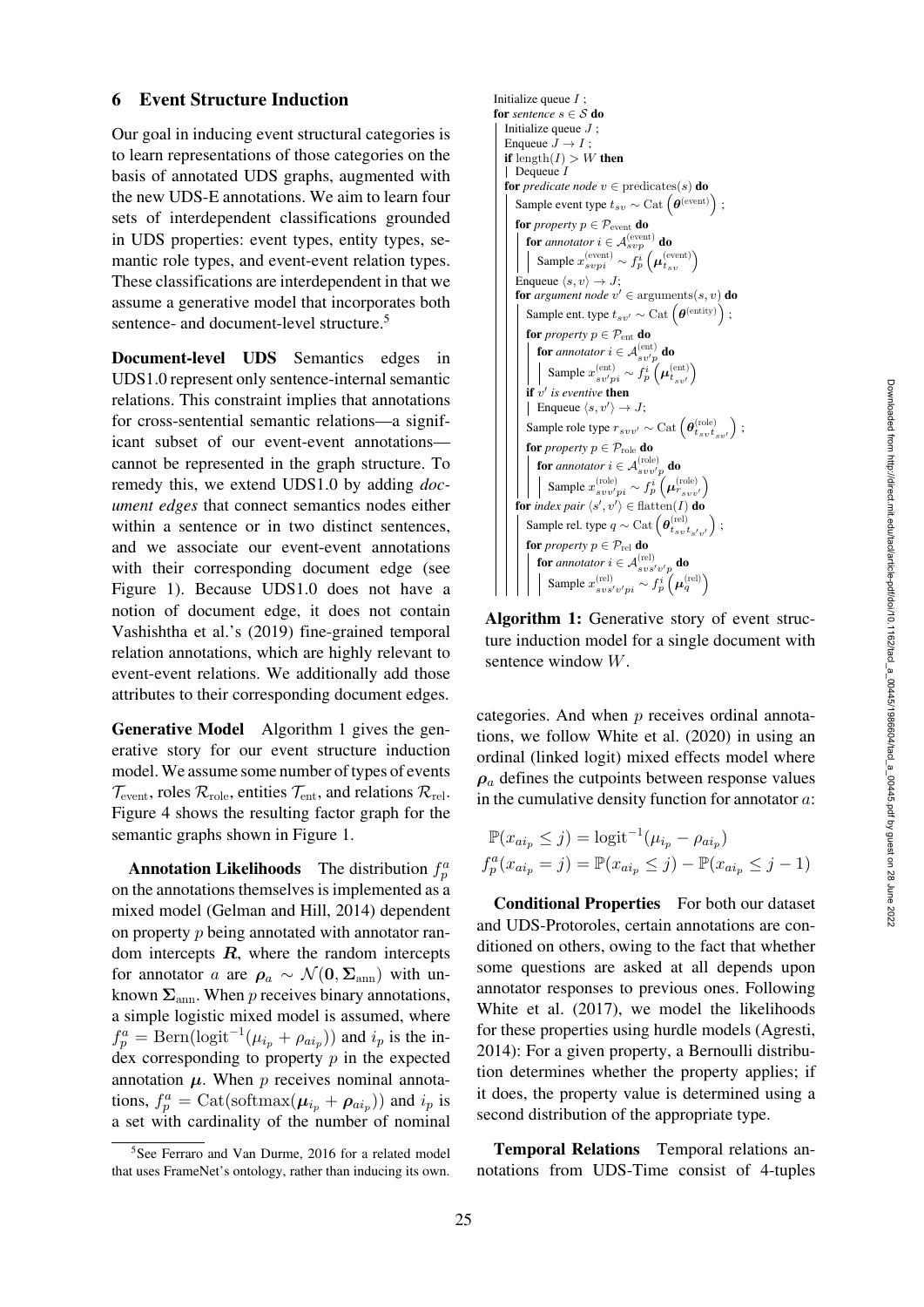

<span id="page-9-0"></span>Figure 4: The factor graph for the pair of sentences shown in [Figure 1](#page-3-1) based on the generative story given in Algorithm [1.](#page-8-2) Each node or edge annotated in the semantics graphs becomes a variable node in the factor graph, as indicated by the dotted lines. Only factors for the prior distributions over types are shown; the annotation likelihood factors associated with each variable node are omitted for space.

 $(\overleftarrow{e}_1, \overleftarrow{e}_2, \overrightarrow{e}_1, \overrightarrow{e}_2)$  of real values on the unit interval, representing start- and endpoints of two event-referring predicates or arguments,  $e_1$  and  $e_2$ . Each tuple is normalized such that the earlier of  $(e_1, e_2)$  is always locked to the left end of the scale (0) and the later of  $(\vec{e_1}, \vec{e_2})$  to the right end (1). The likelihood for these annotations must consider the different possible orderings of the two events. To do so, we first determine whether  $\overleftarrow{e_1}$  is locked,  $\overleftarrow{e_2}$  is, or both are, according to Cat (softmax $(\boldsymbol{\mu}_{\text{lock}} + \boldsymbol{\rho}_{\text{ai}_{\text{lock}}+})$ ). We do likewise for  $\vec{e_1}$  and  $\vec{e_2}$ , using a separate distribution Cat (softmax $(\mu_{\text{lock}} + \rho_{\text{ai}_{\text{lock}}})$ ). Finally, if the start point from one event and the endpoint from the other are free (i.e., not locked), we determine their relative ordering using a third distribution Cat (softmax $(\boldsymbol{\mu}_{\text{lock}} \rightarrow + \boldsymbol{\rho}_{a i_{\text{lock}} \rightarrow})$ ).

Implementation We fit our model to the training data using expectation-maximization. We use loopy belief propagation to obtain the posteriors over event, entity, role, and relation types in the expectation step and the Adam optimizer to estimate the parameters of the distributions associated with each type in the maximization step[.6](#page-9-1) As a stopping criterion, we compute the evidence that the model assigns to the development data, stopping when this quantity begins to decrease.

To make use of the (ridit-scored) confidence response  $c_{ai_p} \in (0, 1)$  associated with each annotation  $x_{ai_p}$ , we weight the log-likelihood of  $x_{ai_p}$ by  $c_{ai_n}$  when computing the evidence of the annotations. This weighting encourages the model to

explain annotations that an annotator was highly confident in, penalizing the model less if it assigns low likelihood to a low confidence annotation.

To select  $|\mathcal{T}_{event}|$ ,  $|\mathcal{T}_{ent}|$ ,  $|\mathcal{R}_{role}|$ , and  $|\mathcal{R}_{rel}|$  for Algorithm [1,](#page-8-2) we fit separate mixture models for each classification—i.e., removing all factor nodes—using the same likelihood functions  $f_p^i$  as in Algorithm [1.](#page-8-2) We then compute the evidence that the simplified model assigns to the development data given some number of types, choosing the smallest number such that there is no reliable increase in the evidence for any larger number. To determine reliability, we compute 95% confidence intervals using nonparametric bootstraps. Importantly, this simplified model is only used to select  $|\mathcal{T}_{event}|$ ,  $|\mathcal{T}_{ent}|$ ,  $|\mathcal{R}_{role}|$ , and  $|\mathcal{R}_{rel}|$ : all analyses below are conducted on full model fits.

Types The selection procedure described above yields  $|\mathcal{T}_{event}| = 4$ ,  $|\mathcal{T}_{ent}| = 8$ ,  $|\mathcal{R}_{role}| = 2$ , and  $|\mathcal{R}_{rel}| = 5$ . To interpret these classes, we inspect the property means  $\mu_t$  associated with each type t and give examples from UD-EWT for which the posterior probability of that type is high.

Event Types While our goal was not necessarily to reconstruct any particular classification from the theoretical literature, the four event types align fairly well with those proposed by [Vendler](#page-16-2) [\(1957\)](#page-16-2): statives (16), activities (17), achievements (18), and accomplishments (19). We label our clusters based on these interpretations [\(Figure 5\)](#page-10-0).

- (16) I have finally found a mechanic I trust!!
- (17) his agency is still reviewing the decision.
- (18) A suit against [. . . ] Kristof was dismissed.

<span id="page-9-1"></span><sup>&</sup>lt;sup>6</sup>The variable and factor nodes for the relation types can introduce cycles into the factor graph for a document, which is what necessitates the loopy variant of belief propagation.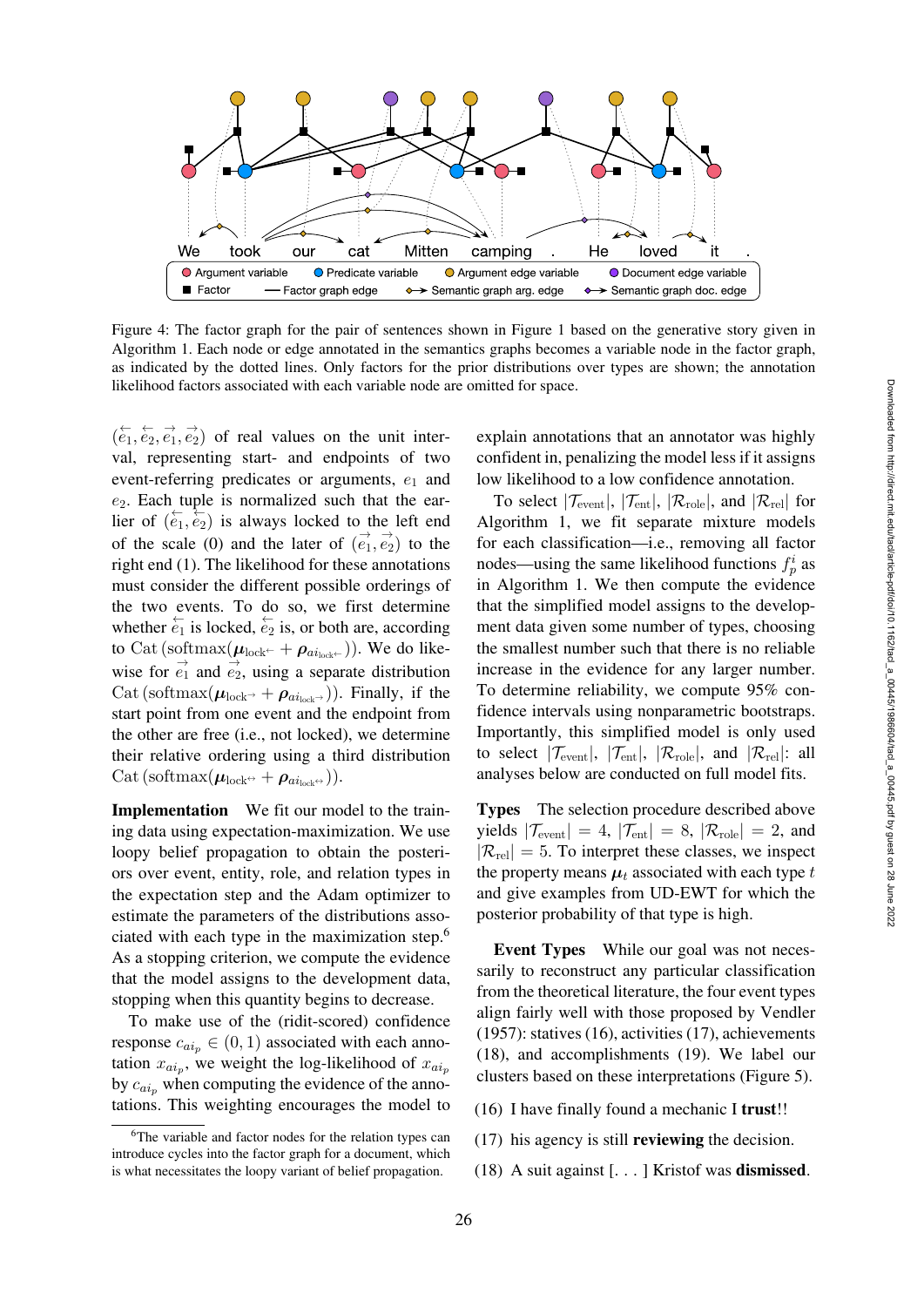

<span id="page-10-0"></span>Figure 5: Probability of binary properties from the event-subevent protocol by event type. Cells marked with "N/A" indicate that the property generally does not apply for the corresponding type because of the conditional dependence on natural parts.

# (19) a consortium [. . . ] established in 1997

One difference between [Vendler](#page-16-2)'s classes and our own is that our ''activities'' correspond primarily to those without dynamic subevents, while our ''accomplishments'' encompass both his accomplishments and activities with dynamic subevents (see discussion of [Taylor](#page-16-5), [1977](#page-16-5) in §[2\)](#page-1-0).

Even if approximate, this alignment is surprising given that [Vendler'](#page-16-2)s classification was not developed with actual language use in mind and thus abstracts away from complexities that arise when dealing with, for example, non-factual or generic events. Nonetheless, there do arise cases where a particular predicate has a wider distribution across types than we might expect based on prior work. For instance, *know* is prototypically stative; and while it does get classed that way by our model, it also gets classed as an accomplishment or achievement (though rarely an activity)—for example, when it is used to talk about coming to know something, as in (20).

# (20) Please let me know how[. . . ]to proceed.

Entity Types Our entity types are: person/group (21), concrete artifact (22), contentful artifact (23), particular state/event (24), generic state/event (25), time (26), kind of concrete objects (27), and particular concrete objects (28).

- (21) Have a real mechanic check[...]
- (22) I have a  $\lceil \ldots \rceil$  cockatiel, and there are 2 eggs in the bottom of the cage[. . . ]
- (23) Please find attached a credit worksheet[. . . ]



0.25 0.50 0.75

<span id="page-10-1"></span>Figure 6: Probability of role type properties. These include existing UDS protoroles properties, along with the *distributive* property from the event-entity subprotocol. We have labeled the role types with our proto-agent/proto-patient interpretation given below.

- (24) He didn't take a dislike to the kids[...]
- (25) They require **a lot of attention**  $[\dots]$
- (26) Every move Google makes brings this particular future closer.
- (27) And what is their big / main meal of the day.
- (28) Find him before he finds the dog food.

Role Types The optimality of two role types is consistent with [Dowty](#page-14-1)'s [\(1991](#page-14-1)) proposal that there are only two abstract role prototypes—*proto-agent* and *proto-patient*—into which individual thematic roles (i.e., those specific to particular predicates) cluster. Further, the means for the two role types we find very closely track those predicted by [Dowty](#page-14-1) (see [Figure 6\)](#page-10-1), with clear proto-agents (29) and proto-patients (30) (see also [White et al.](#page-16-16), [2017\)](#page-16-16).

- (29) *they* don't press their sandwiches.
- (30) you don't ever feel like you ate too *much*.

Relation Types The relation types we obtain track closely with approaches that use sets of underspecified temporal relations [\(Cassidy et al.,](#page-13-13) [2014](#page-13-13); [O'Gorman et al., 2016](#page-15-21); [Zhou et al.](#page-17-2), [2019,](#page-17-2) [2020](#page-17-3); [Wang et al., 2020](#page-16-17)):  $e_1$  starts before  $e_2$  (31),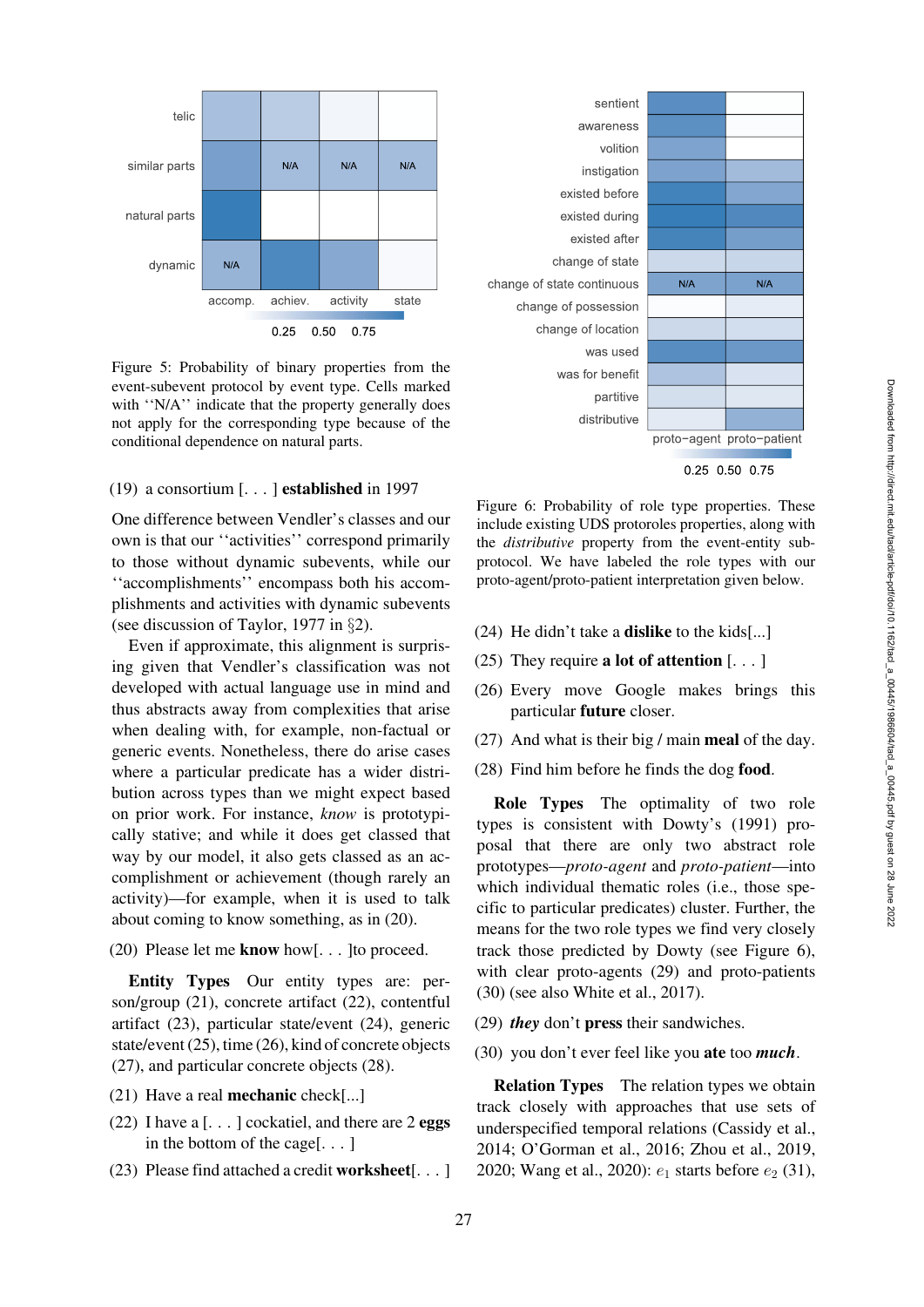$e_2$  starts before  $e_1$  (32),  $e_2$  ends after  $e_1$  (33),  $e_1$ contains  $e_2$  (34), and  $e_1 = e_2$  (35).

- (31) [. . . ]the Spanish, Thai and other contingents are already **committed** to **leaving**  $\lceil \ldots \rceil$
- (32) And I have to wonder: Did he forget that he already has a memoir[. . . ]
- (33) no, i am not kidding and no i don't want it b/c of the taco bell dog. i want it b/c it is really small and cute.
- (34) they offer cheap air tickets to their country [. . . ] you may get excellent discount airfare, which may even surprise you.
- (35) the food is good, however the tables are so close together that it feels very cramped.

Type Consistency To assess the impacts of sentence/document-level structure (Algorithm [1\)](#page-8-2) and confidence weighting on the types we induce, we investigate how the distributions over role and event types shift when comparing models fit with and without structure and confidence weighting. [Figure 7](#page-11-1) visualizes these shifts as row-normalized confusion matrices computed from the posteriors across items derived from each model. It compares (top) the simplified model used for model selection (rows) against the full model without confidence weighting (columns), and (bottom) the full model without confidence weighting (rows) against the one with (columns).[7](#page-11-2)

First, we find that the interaction between types afforded by incorporating the full graph structure (top plot) produces small shifts in both the event and role type distributions, suggesting that the added structure may help chiefly in resolving boundary cases, which is exactly what we might hope additional model structure would do. Second, weighting likelihoods by annotator confidence (bottom) yields somewhat larger shifts as well as more entropic posteriors (0.22 average normalized entropy for events; 0.30 for roles) than without weighting  $(0.02$  for events; 0.22 for roles).

Higher entropy is expected (and to some extent, desirable) here: Introducing a notion of confidence should make the model less confident about items that annotators were less confident about. Further, among event types, the distribution of posterior entropy across items is driven by a minority of high uncertainty items, as evidenced by a very low



<span id="page-11-1"></span>Figure 7: Confusion matrices for event and role types.

median normalized entropy for event types (0.02). The opposite appears to be be true among the role types, for which the median is high (0.60). This latter pattern is perhaps not surprising in light of theoretical accounts of semantic roles, such as Dowty's: The entire point of such accounts is that it is very difficult to determine sharp role categories, suggesting the need for a more continuous notion.

# <span id="page-11-0"></span>7 Comparison to Existing Ontologies

To explore the relationship between our induced classification and existing event and role ontologies, we ask how well our event, role, and entity types map onto those found in PropBank and VerbNet. Importantly, the goal here is not perfect alignment between our types and PropBank and VerbNet types, but rather to compare other classifications that reflect top–down assumptions to the one we derive bottom–up.

Implementation To carry out these comparisons, we use the parameters of the posterior distributions over event types  $\theta_p^{(ev)}$  for each predicate p, over role types  $\theta_{pa}^{(\text{role})}$  for each argument a of each predicate p, and over entity types  $\theta_{pa}^{(ent)}$  for each argument  $\alpha$  of each predicate  $p$  as features in an SVM with RBF kernel predicting the event and role types found in PropBank and VerbNet. We take this route, over direct comparison of types, to account for the possibility that information encoded in role or event types within VerbNet or PropBank is distributed differently in our more abstract classification. We tune L2 regularization  $(\lambda \in \{1, 0.5, 0.2, 0.1, 0.01, 0.001\})$  and bandwidth  $(\gamma \in \{1e-2, 1e-3, 1e-4, 1e-5\})$  using grid search, selecting the best model based on performance on the standard UD-EWT development set. All metrics reflect UD-EWT test set performance.

<span id="page-11-2"></span> $7$ The distributional shifts for entity and relation types were extremely small, and so we do not discuss them here.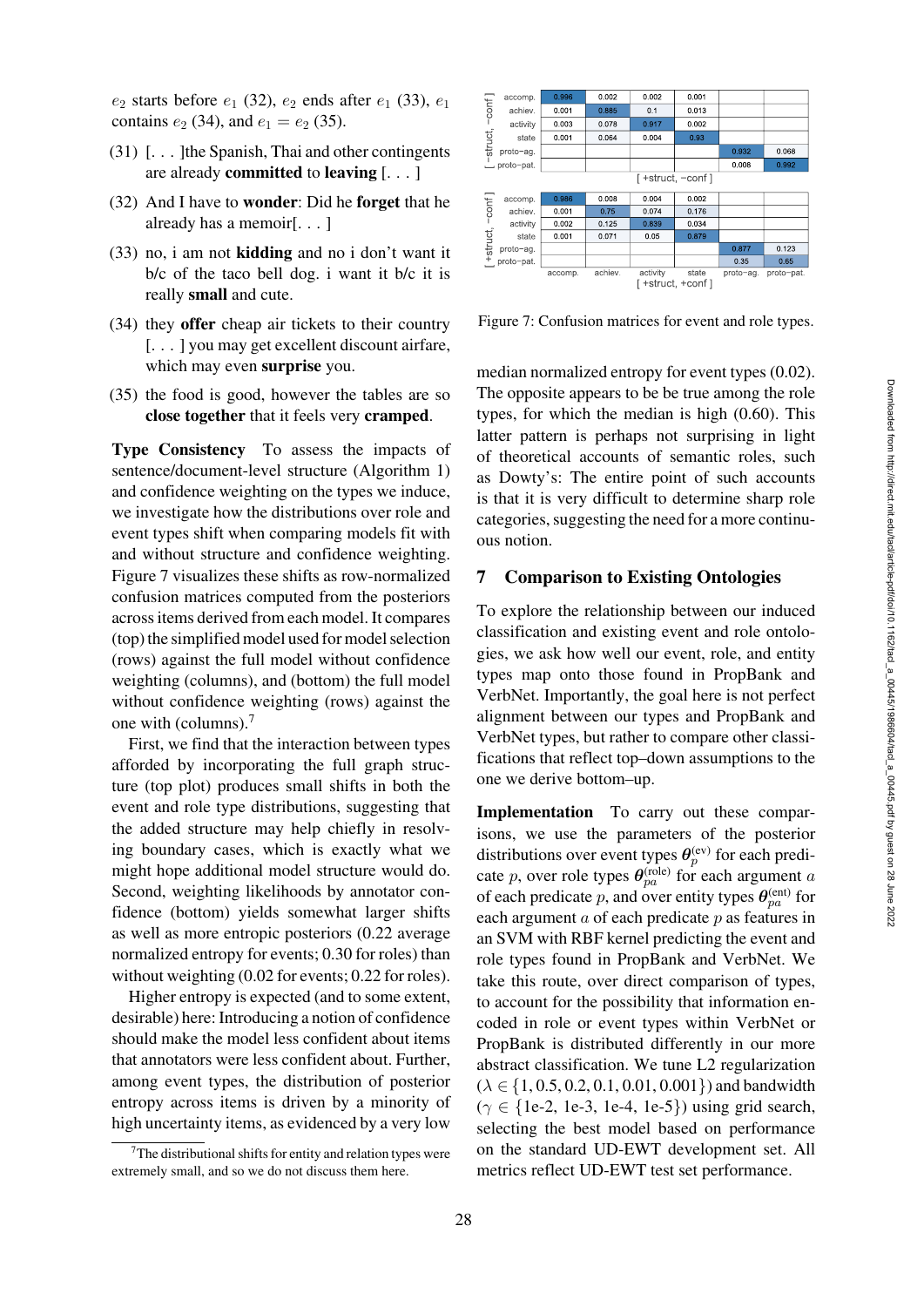| Micro F<br>R<br>F<br>Role<br>P<br>0.63<br>A <sub>0</sub><br>0.58<br>0.60<br>0.67<br>argnum<br>A <sub>1</sub><br>0.72 0.78 0.75<br>0.59<br>0.57<br>0.58<br>pag<br>ppt<br>0.62<br>functag<br>$0.65$ $0.77$ $0.71$<br>0.59<br>0.64<br>0.54<br>agent<br>$0.20$ $0.14$ $0.16$<br>patient<br><b>NA</b><br>verbnet<br>$0.55 \quad 0.58$<br>0.57<br>theme |  |  |  |
|---------------------------------------------------------------------------------------------------------------------------------------------------------------------------------------------------------------------------------------------------------------------------------------------------------------------------------------------------|--|--|--|
|                                                                                                                                                                                                                                                                                                                                                   |  |  |  |
|                                                                                                                                                                                                                                                                                                                                                   |  |  |  |
|                                                                                                                                                                                                                                                                                                                                                   |  |  |  |
|                                                                                                                                                                                                                                                                                                                                                   |  |  |  |

<span id="page-12-0"></span>Table 2: Test set results for all role types that are labeled on at least 5% of the development data.

Role Type Comparison We first obtain a mapping from UDS predicates and arguments to the PropBank predicates and arguments annotated in EWT. Each such argument in PropBank is annotated with an argument number (A0-A4) as well as a function tag (PAG = *agent*, PPT = *patient*, etc.). We then compose this mapping with the mapping given in the PropBank frame files from PropBank rolesets to sets of VerbNet classes and from PropBank roles to sets of VerbNet roles (AGENT, PATIENT, THEME, etc.) to obtain a mapping from UDS arguments to sets of VerbNet roles. Because a particular argument maps to a set of VerbNet roles, we treat predicting VerbNet roles as a multi-label problem, fitting one SVM per role. For each argument  $a$  of predicate  $p$ , we use as predictors  $[\bm{\theta}_p^{\text{(ev)}}; \bm{\theta}_{pa}^{\text{(role)}}; \bm{\theta}_{pa}^{\text{(ent)}}; \bm{\theta}_{p\!-\!a}^{\text{(rel)}}; \bm{\theta}_{p\!-\!a}^{\text{(ent)}}]$ , with  $\theta_{p \neg aj}^{(\text{role/ent})} = [\text{max}_{a' \neq a} \theta_{pa'j}^{(\text{role/ent})}, \text{mean}_{a' \neq a} \theta_{pa'j}^{(\text{role/ent})}].$ 

[Table 2](#page-12-0) gives the test set results for all role types labeled on at least 5% of the development data. For comparison, a majority guessing baseline obtains micro F1s of 0.58 (argnum) and 0.53 (functag).<sup>8</sup> Our roles tend to align well with agentive roles (PAG, AGENT, and A0) and some non-agentive roles (PPT, THEME, and A1), but they align less well with other non-agentive roles (PATIENT). This result suggests that our two-role classification aligns fairly closely with the agentivity distinctions in Prop-Bank and VerbNet, as we would expect if our roles in fact captured something like [Dowty](#page-14-1)'s coarse distinction among prototypical agents and patients.

Event Type Comparison The PropBank roleset and VerbNet class ontologies are extremely

| <b>Predicate</b> | P    | R    | F    |
|------------------|------|------|------|
| cause            | 0.51 | 0.95 | 0.66 |
| do               | 0.30 | 0.25 | 0.27 |
| has_possession   | 0.23 | 0.18 | 0.20 |
| has location     | 0.11 | 0.14 | 0.12 |
| motion           | 0.09 | 0.10 | 0.09 |

<span id="page-12-2"></span>Table 3: Test set results for all Verb-Net predicates that are labeled on five most frequent predicates.

fine-grained, with PropBank capturing specific predicate senses and VerbNet capturing very fine-grained syntactic behavior of a generally small set of predicates. Since our event types are intended to be more general than either, we do not compare it directly to PropBank rolesets or VerbNet classes.

Instead, we compare to the generative lexicon-inspired variant of VerbNet's semantics layer [\(Brown et al.](#page-13-9), [2018\)](#page-13-9). An example of this layer for the predicate give-13.1 is has possession(e1, Ag, Th) & transfer(e2, Ag, Th, Rec) & cause(e2, e3) & has possession(e3, Rec, Th). We predict only the abstract predicates in this decomposition (e.g., transfer or cause), treating the problem as multi-label and fitting one SVM per predicate. For each predicate  $p$ , we use as predictors  $[\theta_p^{\text{(ev)}}; \theta_p^{\text{(role)}}; \theta_p^{\text{(ent)}}]$ , with  $\theta_{p.j}^{(\text{role/ent})} = [\max_a \theta_{paj}^{(\text{role/ent})}, \text{mean}_a \theta_{paj}^{(\text{role/ent})}].$ 

[Table 3](#page-12-2) gives the test set results for the five most frequent predicates in the corpus. For comparison, a majority guessing baseline would yield the same  $F(0.66)$  as our model for CAUSE, but since none of the other classes are assigned to more than half of events, majority guessing for those would yield an F of 0. This result suggests that, while there may be some agreement between our classification and VerbNet's semantics layer, the two representations are relatively distinct.

# 8 Conclusion

We have presented an event structure classification derived from inferential properties annotated on sentence- and document-level semantic graphs. We induced this classification jointly with semantic role, entity, and event-event relation types using a document-level generative model. Our model identifies types that approximate theoretical predictions—notably, four event types like

<span id="page-12-1"></span><sup>8</sup>A majority baseline for VerbNet roles always yields an F1 of 0 in our multi-label setup, since no role is assigned to more than half of arguments.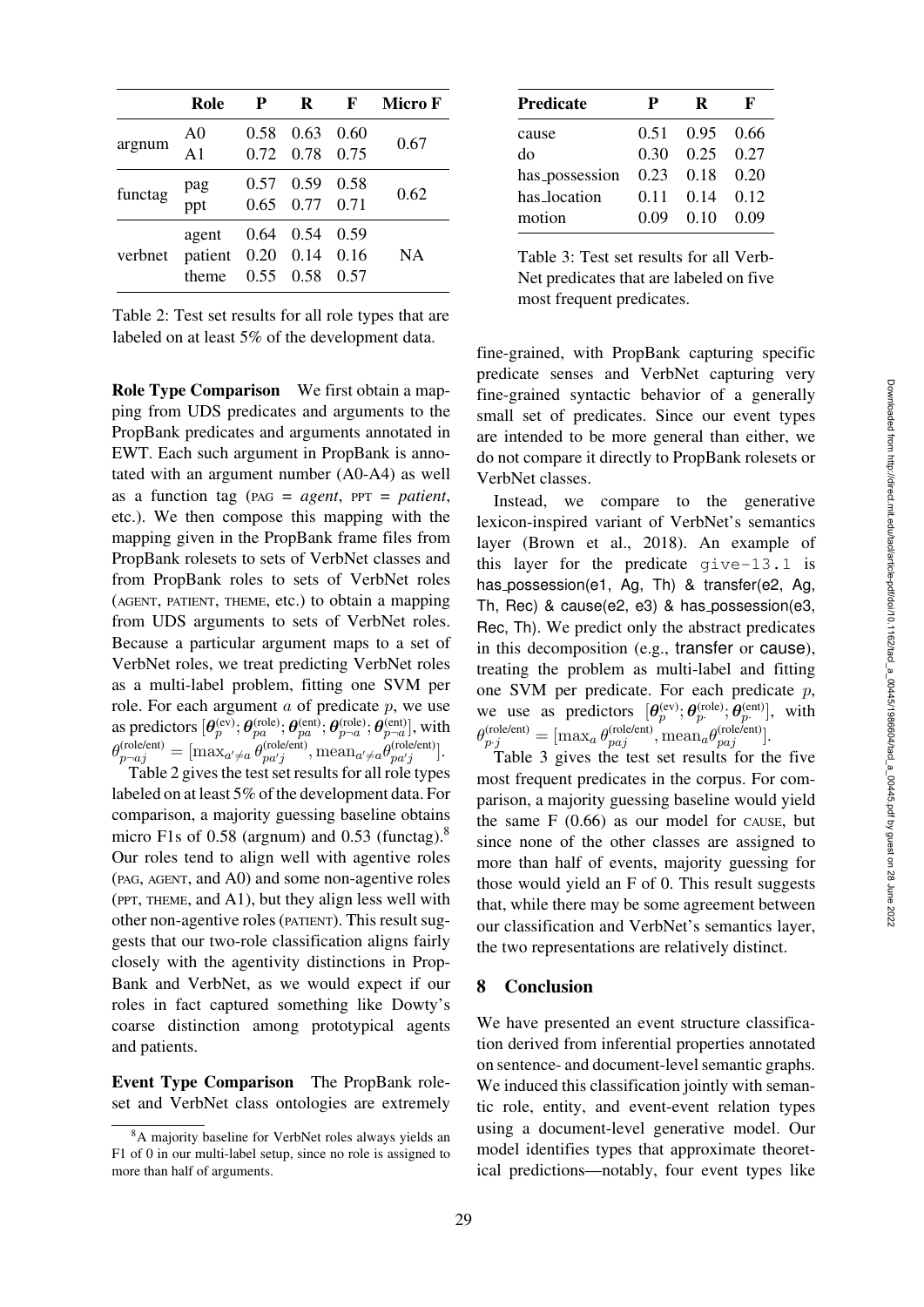Vendler's, as well as proto-agent and proto-patient role types like Dowty's. We hope this work encourages greater interest in computational approaches to event structural understanding while also supporting work on adjacent problems in NLU, such as temporal information extraction and (partial) event coreference, for which we provide the largest publicly available dataset to date.

### Acknowledgments

We would like to thank Emily Bender, Dan Gildea, and three anonymous reviewers for detailed comments on this paper. We would also like to thank members of the Formal and Computational Semantics lab at the University of Rochester for feedback on the annotation protocols. This work was supported in part by the National Science Foundation (BCS-2040820/2040831, *Collaborative Research: Computational Modeling of the Internal Structure of Events*) as well as by DARPA AIDA and DARPA KAIROS. The views and conclusions contained in this work are those of the authors and should not be interpreted as necessarily representing the official policies, either expressed or implied, or endorsements of DARPA or the U.S. Government. The U.S. Government is authorized to reproduce and distribute reprints for governmental purposes notwithstanding any copyright annotation therein.

# References

- <span id="page-13-2"></span>Omri Abend and Ari Rappoport. 2013. Universal Conceptual Cognitive Annotation (UCCA). In *Proceedings of the 51st Annual Meeting of the Association for Computational Linguistics (Volume 1: Long Papers)*, pages 228–238, Sofia, Bulgaria. Association for Computational Linguistics.
- <span id="page-13-12"></span>Alan Agresti. 2014. *Categorical Data Analysis*, John Wiley & Sons.
- <span id="page-13-10"></span>James Allen, Hannah An, Ritwik Bose, Will de Beaumont, and Choh Man Teng. 2020. A broad-coverage deep semantic lexicon for verbs. In *Proceedings of the 12th Language Resources and Evaluation Conference*, pages 3243–3251, Marseille, France. European Language Resources Association.
- <span id="page-13-6"></span>Emmon Bach. 1986. The algebra of events. *Linguistics and Philosophy*, 9(1):5–16.
- <span id="page-13-0"></span>Collin F. Baker, Charles J. Fillmore, and John B. Lowe. 1998. The Berkeley Framenet Project. In *Proceedings of the 17th International Conference on Computational Linguistics*, volume 1, pages 86–90. Association for Computational Linguistics.
- <span id="page-13-1"></span>Laura Banarescu, Claire Bonial, Shu Cai, Madalina Georgescu, Kira Griffitt, Ulf Hermjakob, Kevin Knight, Philipp Koehn, Martha Palmer, and Nathan Schneider. 2013. Abstract Meaning Representation for sembanking. In *Proceedings of the 7th Linguistic Annotation Workshop and Interoperability with Discourse*, pages 178–186, Sofia, Bulgaria. Association for Computational Linguistics.
- <span id="page-13-5"></span><span id="page-13-4"></span>Michael Ruisdael Bennett and Barbara Hall Partee. 1978. *Towards the Logic of Tense and Aspect in English*. Indiana University Linguistics Club, Bloomington, IN.
- <span id="page-13-3"></span>Ann Bies, Justin Mott, Colin Warner, and Seth Kulick. 2012. English web treebank. *Linguistic Data Consortium, Philadelphia, PA*.
- <span id="page-13-9"></span>Susan Windisch Brown, James Pustejovsky, Annie Zaenen, and Martha Palmer. 2018. Integrating Generative Lexicon event structures into VerbNet. In *Proceedings of the Eleventh International Conference on Language Resources and Evaluation (LREC 2018)*, Miyazaki, Japan. European Language Resources Association (ELRA).
- <span id="page-13-13"></span>Taylor Cassidy, Bill McDowell, Nathanael Chambers, and Steven Bethard. 2014. An annotation framework for dense event ordering. In *Proceedings of the 52nd Annual Meeting of the Association for Computational Linguistics (Volume 2: Short Papers)*, pages 501–506, Baltimore, Maryland. Association for Computational Linguistics. [https://doi.org/10](https://doi.org/10.3115/v1/P14-2082) [.3115/v1/P14-2082](https://doi.org/10.3115/v1/P14-2082)
- <span id="page-13-7"></span>Lucas Champollion. 2010. *Parts of a Whole: Distributivity as a Bridge between Aspect and Measurement*. Ph.D. thesis, University of Pennsylvania, Philadelphia.
- <span id="page-13-11"></span>Timothy Chklovski and Patrick Pantel. 2004. Verbocean: Mining the web for fine-grained semantic verb relations. In *Proceedings of the 2004 Conference on Empirical Methods in Natural Language Processing*, pages 33–40.
- <span id="page-13-8"></span>William Croft. 2012. *Verbs: Aspect and causal structure*. Oxford University Press.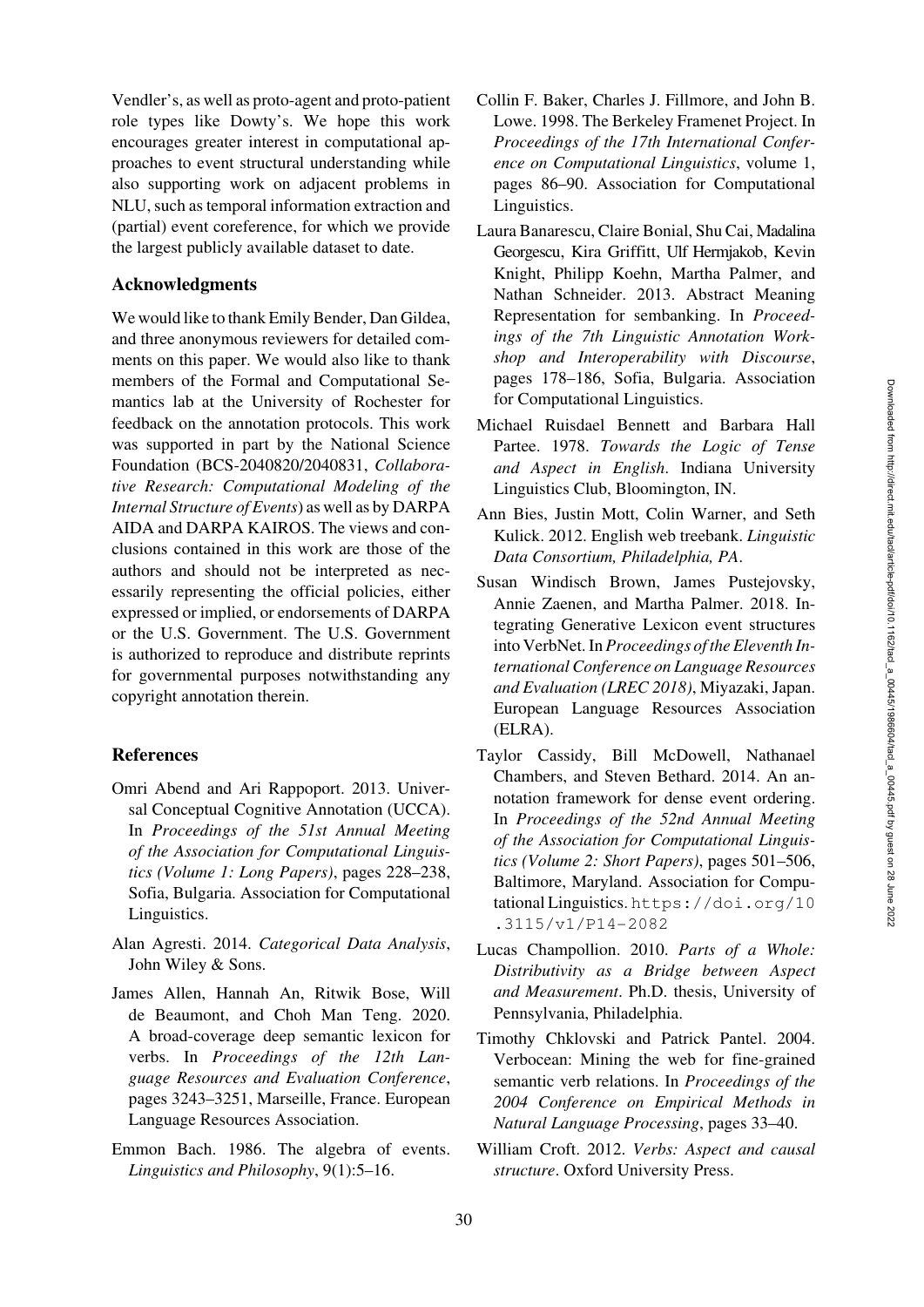- <span id="page-14-6"></span>Agata Cybulska and Piek Vossen. 2014. Using a sledgehammer to crack a nut? Lexical diversity and event coreference resolution. In *Proceedings of the Ninth International Conference on Language Resources and Evaluation (LREC'14)*, pages 4545–4552, Reykjavik, Iceland. European Language Resources Association (ELRA).
- <span id="page-14-4"></span>Lucia Donatelli, Michael Regan, William Croft, and Nathan Schneider. 2018. Annotation of tense and aspect semantics for sentential AMR. In *Proceedings of the Joint Workshop on Linguistic Annotation, Multiword Expressions and Constructions (LAW-MWE-CxG-2018)*, pages 96–108.
- <span id="page-14-2"></span>Bonnie Jean Dorr. 1993. *Machine Translation: A View from the Lexicon*. MIT Press.
- <span id="page-14-0"></span>David Dowty. 1979. *Word Meaning and Montague Grammar: The Semantics of Verbs and Times in Generative Semantics and in Montague's PTQ*, volume 7, Springer Science & Business Media.
- <span id="page-14-1"></span>David Dowty. 1991. Thematic proto-roles and argument selection. *Language*, 67(3):547–619. <https://doi.org/10.2307/415037>, [https://doi.org/10.1353/lan.1991](https://doi.org/10.1353/lan.1991.0021) [.0021](https://doi.org/10.1353/lan.1991.0021)
- <span id="page-14-3"></span>George Ferguson and James F. Allen. 1998. TRIPS: An integrated intelligent problem-solving assistant. In *Proceedings of the Fifteenth National/Tenth Conference on Artificial Intelligence/Innovative Applications of Artificial Intelligence*, AAAI '98/IAAI '98, pages 567–572, USA. American Association for Artificial Intelligence.
- <span id="page-14-18"></span>Francis Ferraro and Benjamin Van Durme. 2016. A unified Bayesian model of scripts, frames and language. In *Proceedings of the AAAI Conference on Artificial Intelligence*, volume 30.
- <span id="page-14-11"></span><span id="page-14-10"></span>Annemarie Friedrich and Damyana Gateva. 2017. Classification of telicity using cross-linguistic annotation projection. In *Proceedings of the 2017 Conference on Empirical Methods in Natural Language Processing*, pages 2559–2565, Copenhagen, Denmark. Association for Computational Linguistics. [https://doi.org](https://doi.org/10.18653/v1/D17-1271) [/10.18653/v1/D17-1271](https://doi.org/10.18653/v1/D17-1271)
- <span id="page-14-17"></span>Annemarie Friedrich and Alexis Palmer. 2014a. Automatic prediction of aspectual class of

verbs in context. In *Proceedings of the 52nd Annual Meeting of the Association for Computational Linguistics (Volume 2: Short Papers)*, pages 517–523, Baltimore, Maryland. Association for Computational Linguistics. [https://](https://doi.org/10.3115/v1/P14-2085) [doi.org/10.3115/v1/P14-2085](https://doi.org/10.3115/v1/P14-2085)

- <span id="page-14-8"></span><span id="page-14-7"></span>Annemarie Friedrich and Alexis Palmer. 2014b. Situation entity annotation. In *Proceedings of LAW VIII - The 8th Linguistic Annotation Workshop*, pages 149–158, Dublin, Ireland. Association for Computational Linguistics and Dublin City University. [https://doi.org](https://doi.org/10.3115/v1/W14-4921) [/10.3115/v1/W14-4921](https://doi.org/10.3115/v1/W14-4921)
- <span id="page-14-9"></span>Annemarie Friedrich, Alexis Palmer, and Manfred Pinkal. 2016. Situation entity types: Automatic classification of clause-level aspect. In *Proceedings of the 54th Annual Meeting of the Association for Computational Linguistics (Volume 1: Long Papers)*, pages 1757–1768, Berlin, Germany. Association for Computational Linguistics. [https://doi.org/10](https://doi.org/10.18653/v1/P16-1166) [.18653/v1/P16-1166](https://doi.org/10.18653/v1/P16-1166)
- <span id="page-14-14"></span>William Gantt, Benjamin Kane, and Aaron Steven White. 2020. Natural language inference with mixed effects. In *Proceedings of the Ninth Joint Conference on Lexical and Computational Semantics*, pages 81–87, Barcelona, Spain (Online). Association for Computational Linguistics.
- <span id="page-14-13"></span>Andrew Gelman and Jennifer Hill. 2014. *Data Analysis Using Regression and Multilevel/Hierarchical Models*. Cambridge University Press, New York City.
- <span id="page-14-16"></span><span id="page-14-12"></span>Venkata Govindarajan, Benjamin Van Durme, and Aaron Steven White. 2019. Decomposing generalization: Models of generic, habitual, and episodic statements. *Transactions of the Association for Computational Linguistics*, 7:501–517. [https://doi.org/10.1162](https://doi.org/10.1162/tacl_a_00285) [/tacl\\_a\\_00285](https://doi.org/10.1162/tacl_a_00285)
- <span id="page-14-5"></span>Eduard Hovy, Teruko Mitamura, Felisa Verdejo, Jun Araki, and Andrew Philpot. 2013. Events are not simple: Identity, non-identity, and quasi-identity. In *Workshop on Events: Definition, Detection, Coreference, and Representation*, pages 21–28.
- <span id="page-14-15"></span>Nancy Ide, Collin Baker, Christiane Fellbaum, Charles Fillmore, and Rebecca Jane Passonneau. 2008. MASC: The manually annotated sub-corpus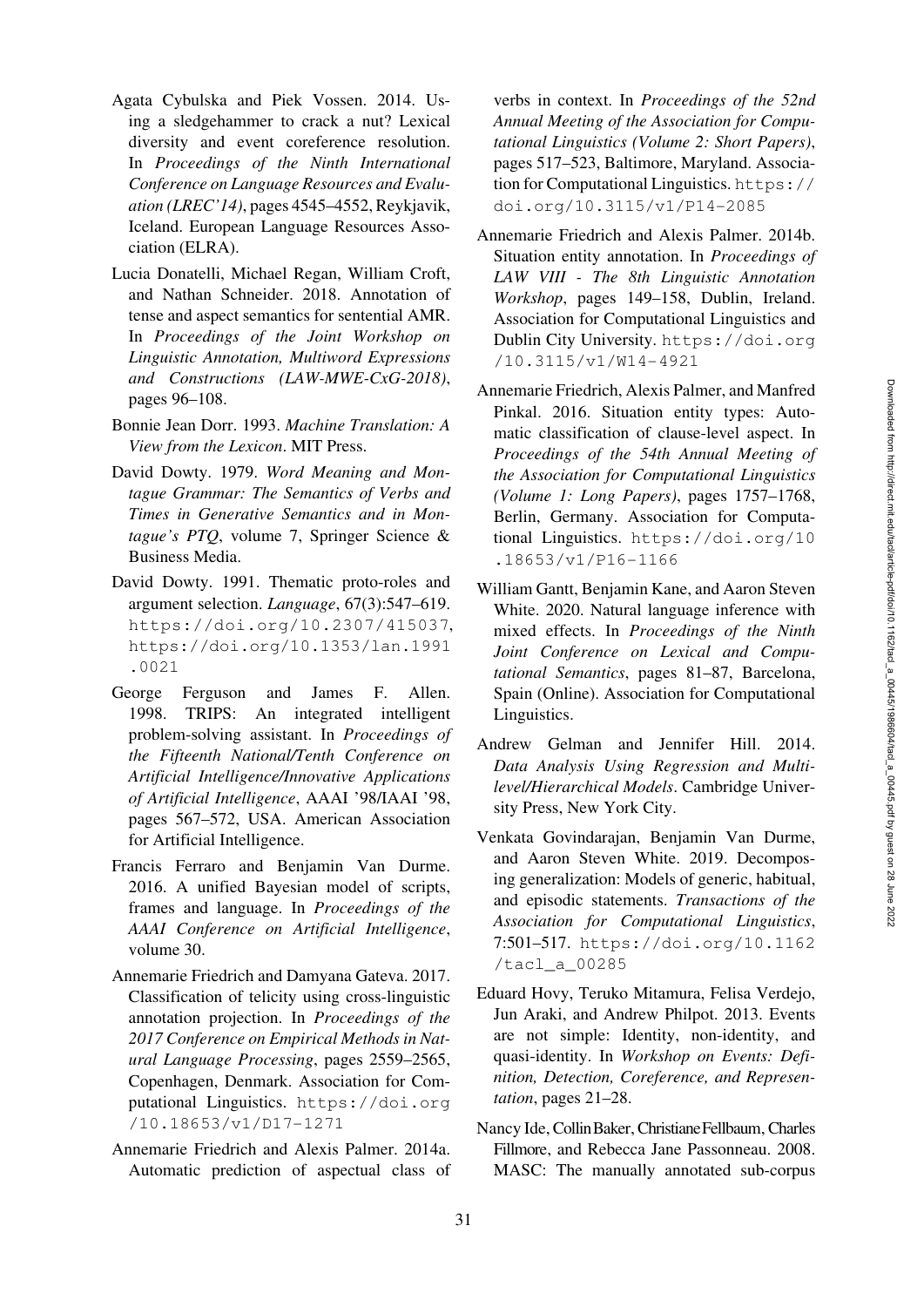of American English. In *6th International Conference on Language Resources and Evaluation, LREC 2008*, pages 2455–2460. European Language Resources Association (ELRA).

- <span id="page-15-16"></span>Ray Jackendoff. 1990. *Semantic Structures*, volume 18. MIT Press.
- <span id="page-15-3"></span>Anthony Kenny. 1963. *Action, Emotion and Will*, Humanities Press, London.
- <span id="page-15-17"></span><span id="page-15-0"></span>Karin Kipper Schuler. 2005. *VerbNet: A Broad-coverage, Comprehensive Verb Lexicon*. Ph.D. thesis, University of Pennsylvania.
- <span id="page-15-7"></span>Manfred Krifka. 1989. Nominal reference, temporal constitution and quantification in event semantics. In Renate Bartsch, Johan van Benthem, and Peter van Emde Boas, editors, *Semantics and Contextual Expressions*, pages 75–115. Foris, Dordrecht. [https://doi.org/10](https://doi.org/10.1515/9783110877335-005) [.1515/9783110877335-005](https://doi.org/10.1515/9783110877335-005)
- <span id="page-15-8"></span>Manfred Krifka. 1992. Thematic relations as links between nominal reference and temporal constitution. *Lexical Matters*, 2953.
- <span id="page-15-9"></span>Manfred Krifka. 1998. The origins of telicity. In Susan Rothstein, editor, *Events and Grammar*, Studies in Linguistics and Philosophy, pages 197–235. Springer Netherlands, Dordrecht. [https://doi.org/10.1007](https://doi.org/10.1007/978-94-011-3969-4_9) [/978-94-011-3969-4\\_9](https://doi.org/10.1007/978-94-011-3969-4_9)
- <span id="page-15-23"></span>K. Krippendorff. 2004. *Content Analysis: An Introduction to Its Methodology*. Sage.
- <span id="page-15-4"></span>George Lakoff. 1965. *On the Nature of Syntactic Irregularity*. Ph.D. thesis, Massachusetts Institute of Technology.
- <span id="page-15-18"></span>Beth Levin. 1993. *English Verb Classes and Alternations: A Preliminary Investigation*. University of Chicago Press, Chicago.
- <span id="page-15-10"></span>Beth Levin and Malka Rappaport Hovav. 1991. Wiping the slate clean: A lexical semantic exploration. *Cognition*, 41(1-3):123–151. [https://doi.org/10.1016/0010](https://doi.org/10.1016/0010-0277(91)90034-2)  $-0277(91)90034-2$
- <span id="page-15-13"></span>Marc Moens and Mark Steedman. 1988. Temporal ontology and temporal reference. *Computational Linguistics*, 14(2):15–28.
- <span id="page-15-5"></span>Alexander P. D. Mourelatos. 1978. Events, processes, and states. *Linguistics and Philosophy*, 2(3):415–434. [https://doi.org/10](https://doi.org/10.1007/BF00149015) [.1007/BF00149015](https://doi.org/10.1007/BF00149015)
- <span id="page-15-2"></span>Joakim Nivre, Marie-Catherine de Marneffe, Filip Ginter, Yoav Goldberg, Jan Hajič, Christopher D. Manning, Ryan McDonald, Slav Petrov, Sampo Pyysalo, Natalia Silveira, Reut Tsarfaty, and Daniel Zeman. 2016. Universal Dependencies v1: A multilingual treebank collection. In *Proceedings of the Tenth International Conference on Language Resources and Evaluation (LREC'16)*, pages 1659–1666, Portorož, Slovenia. European Language Resources Association (ELRA).
- <span id="page-15-21"></span><span id="page-15-20"></span>Tim O'Gorman, Kristin Wright-Bettner, and Martha Palmer. 2016. Richer event description: Integrating event coreference with temporal, causal and bridging annotation. In *Proceedings of the 2nd Workshop on Computing News Storylines (CNS 2016)*, pages 47–56, Austin, Texas. Association for Computational Linguistics. [https://doi.org/10](https://doi.org/10.18653/v1/W16-5706) [.18653/v1/W16-5706](https://doi.org/10.18653/v1/W16-5706)
- <span id="page-15-15"></span>Mari Broman Olsen. 1997. *A Semantic and Pragmatic Model of Lexical and Grammatical Aspect*. Outstanding Dissertations in Linguistics. Garland. [https://doi.org/10](https://doi.org/10.1162/0891201053630264) [.1162/0891201053630264](https://doi.org/10.1162/0891201053630264)
- <span id="page-15-1"></span>Martha Palmer, Daniel Gildea, and Paul Kingsbury. 2005. The proposition bank: An annotated corpus of semantic roles. *Computational Linguistics*, 31(1):71–106.
- <span id="page-15-6"></span>Christopher Piñón. 1995. An Ontology for Event *Semantics*. Ph.D. thesis, Stanford University, Palo Alto.
- <span id="page-15-14"></span>James Pustejovsky. 1995. *The Generative Lexicon*. MIT Press, Cambridge, MA.
- <span id="page-15-19"></span>James Pustejovsky. 2013. Dynamic event structure and habitat theory. In *Proceedings of the 6th International Conference on Generative Approaches to the Lexicon (GL2013)*, pages 1–10, Pisa, Italy. Association for Computational Linguistics.
- <span id="page-15-22"></span>James Pustejovsky, Marc Verhagen, Roser Saurí, Jessica Littman, Robert Gaizauskas, Graham Katz, Inderjeet Mani, Robert Knippen, and Andrea Setzer. 2006. TimeBank 1.2. *Linguistic Data Consortium*, 40.
- <span id="page-15-12"></span><span id="page-15-11"></span>Malka Rappaport Hovav and Beth Levin. 1998. Building verb meanings. *The Projection of Arguments: Lexical and Compositional Factors*, pages 97–134.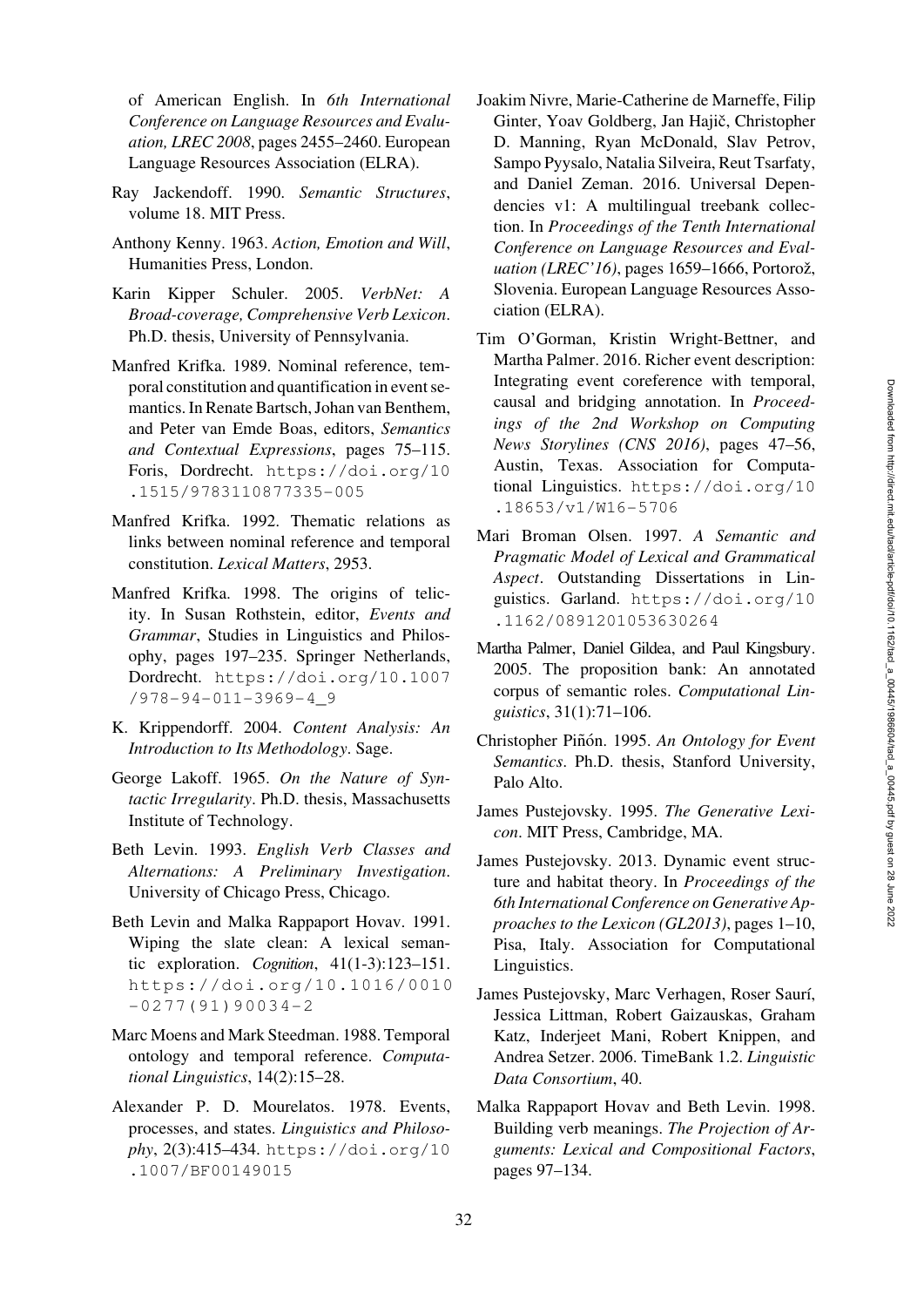- <span id="page-16-8"></span>Malka Rappaport Hovav and Beth Levin. 2001. An event structure account of english resultatives. *Language*, 77(4):766–797.
- <span id="page-16-11"></span>Drew Reisinger, Rachel Rudinger, Francis Ferraro, Craig Harman, Kyle Rawlins, and Benjamin Van Durme. 2015. Semantic protoroles. *Transactions of the Association for Computational Linguistics*, 3:475–488. [https://](https://doi.org/10.1162/tacl_a_00152) [doi.org/10.1162/tacl](https://doi.org/10.1162/tacl_a_00152) a 00152
- <span id="page-16-9"></span>Rachel Rudinger, Adam Teichert, Ryan Culkin, Sheng Zhang, and Benjamin Van Durme. 2018. Neural-Davidsonian semantic proto-role labeling. In *Proceedings of the 2018 Conference on Empirical Methods in Natural Language Processing*, pages 944–955, Brussels, Belgium. Association for Computational Linguistics. [https://doi.org/10](https://doi.org/10.18653/v1/D18-1114) [.18653/v1/D18-1114](https://doi.org/10.18653/v1/D18-1114)
- <span id="page-16-6"></span>Carlota S. Smith. 2003. *Modes of Discourse: The Local Structure of Texts*, volume 103. Cambridge University Press. [https://doi.org](https://doi.org/10.1017/CBO9780511615108) [/10.1017/CBO9780511615108](https://doi.org/10.1017/CBO9780511615108)
- <span id="page-16-14"></span>Elias Stengel-Eskin, Kenton Murray, Sheng Zhang, Aaron Steven White, and Benjamin Van Durme. 2021. Joint universal syntactic and semantic parsing. *arXiv preprint arXiv:2104.05696*
- <span id="page-16-13"></span>Elias Stengel-Eskin, Aaron Steven White, Sheng Zhang, and Benjamin Van Durme. 2020. Universal decompositional semantic parsing. In *Proceedings of the 58th Annual Meeting of the Association for Computational Linguistics*, pages 8427–8439, Online. Association for Computational Linguistics. [https://doi.org](https://doi.org/10.18653/v1/2020.acl-main.746) [/10.18653/v1/2020.acl-main.746](https://doi.org/10.18653/v1/2020.acl-main.746)
- <span id="page-16-5"></span>Barry Taylor. 1977. Tense and continuity. *Linguistics and Philosophy*, 1(2):199–220
- <span id="page-16-15"></span>Adam Teichert, Adam Poliak, Benjamin Van Durme, and Matthew Gormley. 2017. Semantic proto-role labeling. In *Proceedings of the AAAI Conference on Artificial Intelligence*, volume 31.
- <span id="page-16-7"></span>Carol Lee Tenny. 1987. *Grammaticalizing Aspect and Affectedness*. Ph.D. thesis, Massachusetts Institute of Technology.
- <span id="page-16-4"></span>Robert Truswell, editor. 2019. *The Oxford Handbook of Event Structure*, Oxford University Press, Oxford. Publication Title: The Oxford Handbook of Event Structure. [https://](https://doi.org/10.1093/oxfordhb/9780199685318.001.0001)

[doi.org/10.1093/oxfordhb/978](https://doi.org/10.1093/oxfordhb/9780199685318.001.0001) [0199685318.001.0001](https://doi.org/10.1093/oxfordhb/9780199685318.001.0001)

- <span id="page-16-10"></span>Siddharth Vashishtha, Benjamin Van Durme, and Aaron Steven White. 2019. Fine-grained temporal relation extraction. In *Proceedings of the 57th Annual Meeting of the Association for Computational Linguistics*, pages 2906–2919, Florence, Italy. Association for Computational Linguistics. [https://doi.org/10](https://doi.org/10.18653/v1/P19-1280) [.18653/v1/P19-1280](https://doi.org/10.18653/v1/P19-1280)
- <span id="page-16-2"></span>Zeno Vendler. 1957. Verbs and times. *Philosophical Review*, 66(2):143–160. [https://doi](https://doi.org/10.2307/2182371) [.org/10.2307/2182371](https://doi.org/10.2307/2182371)
- <span id="page-16-3"></span>Henk J. Verkuyl. 1972. *On The Compositional Nature Of The Aspects*, volume 15 of *Foundations of Language*. D. Reidel Publishing Company, Dordrecht. [https://doi.org](https://doi.org/10.1007/978-94-017-2478-4) [/10.1007/978-94-017-2478-4](https://doi.org/10.1007/978-94-017-2478-4)
- <span id="page-16-17"></span>Haoyu Wang, Muhao Chen, Hongming Zhang, and Dan Roth. 2020. Joint constrained learning for event-event relation extraction. In *Proceedings of the 2020 Conference on Empirical Methods in Natural Language Processing (EMNLP)*, pages 696–706, Online. Association for Computational Linguistics. [https://doi.org](https://doi.org/10.18653/v1/2020.emnlp-main.51) [/10.18653/v1/2020.emnlp-main.51](https://doi.org/10.18653/v1/2020.emnlp-main.51)
- <span id="page-16-16"></span>Aaron Steven White, Kyle Rawlins, and Benjamin Van Durme. 2017. The semantic proto-role linking model. In *Proceedings of the 15th Conference of the European Chapter of the Association for Computational Linguistics: Volume 2, Short Papers*, pages 92–98, Valencia, Spain. Association for Computational Linguistics.
- <span id="page-16-0"></span>Aaron Steven White, Drew Reisinger, Keisuke Sakaguchi, Tim Vieira, Sheng Zhang, Rachel Rudinger, Kyle Rawlins, and Benjamin Van Durme. 2016. Universal decompositional semantics on Universal Dependencies. In *Proceedings of the 2016 Conference on Empirical Methods in Natural Language Processing*, pages 1713–1723, Austin, Texas. Association for Computational Linguistics.
- <span id="page-16-12"></span><span id="page-16-1"></span>Aaron Steven White, Elias Stengel-Eskin, Siddharth Vashishtha, Venkata Subrahmanyan Govindarajan, Dee Ann Reisinger, Tim Vieira, Keisuke Sakaguchi, Sheng Zhang, Francis Ferraro, Rachel Rudinger, Kyle Rawlins, and Benjamin Van Durme. 2020. The universal decompositional semantics dataset and decomp toolkit. In